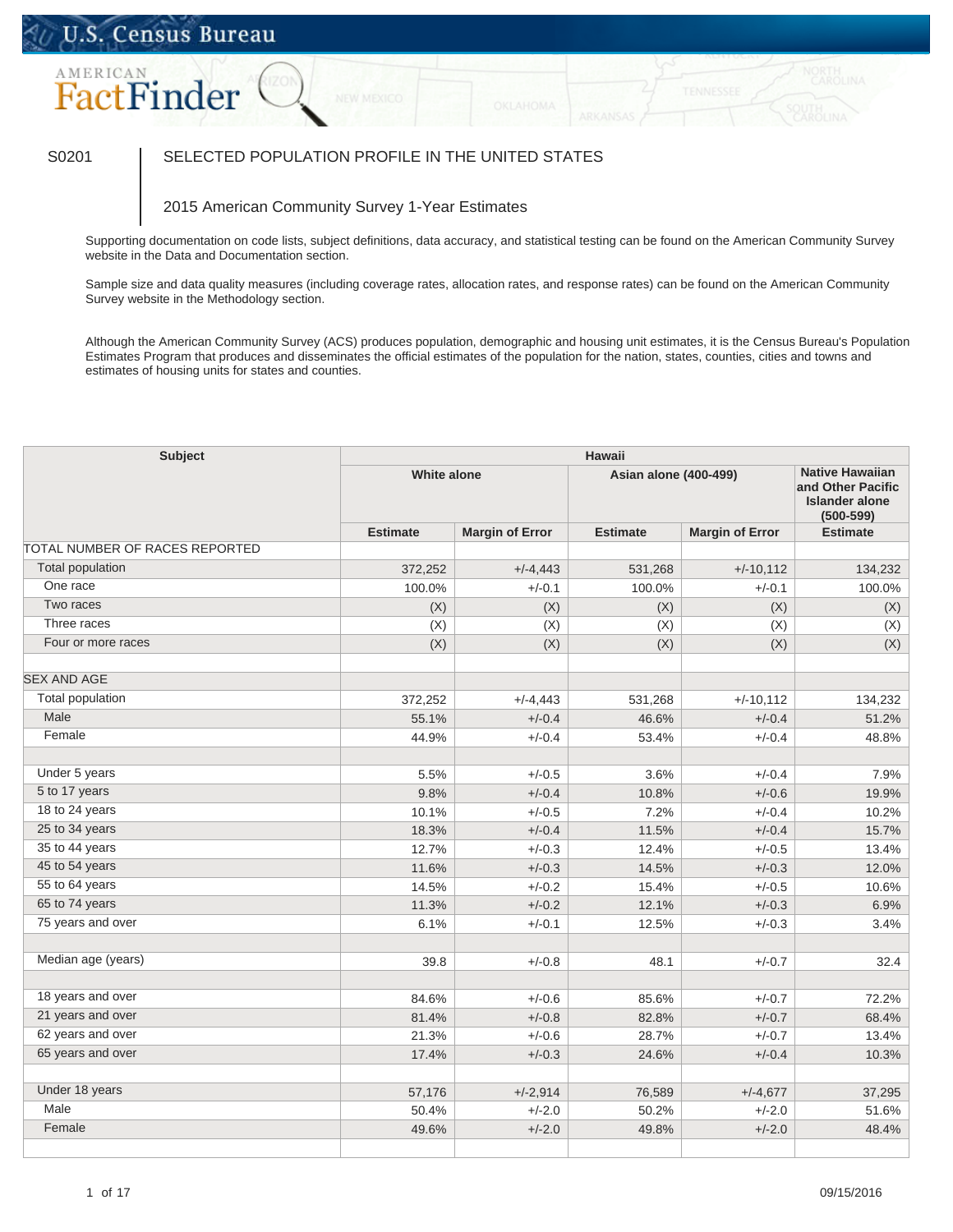| Subject                                        | Hawaii             |                        |                              |                         |                                                                                       |  |  |
|------------------------------------------------|--------------------|------------------------|------------------------------|-------------------------|---------------------------------------------------------------------------------------|--|--|
|                                                | <b>White alone</b> |                        | <b>Asian alone (400-499)</b> |                         | <b>Native Hawaiian</b><br>and Other Pacific<br><b>Islander alone</b><br>$(500 - 599)$ |  |  |
|                                                | <b>Estimate</b>    | <b>Margin of Error</b> | <b>Estimate</b>              | <b>Margin of Error</b>  | <b>Estimate</b>                                                                       |  |  |
| 18 years and over                              | 315,076            | $+/-2,733$             | 454,679                      | $+/-7,391$              | 96,937                                                                                |  |  |
| Male                                           | 56.0%              | $+/-0.3$               | 46.0%                        | $+/-0.5$                | 51.0%                                                                                 |  |  |
| Female                                         | 44.0%              | $+/-0.3$               | 54.0%                        | $+/-0.5$                | 49.0%                                                                                 |  |  |
|                                                |                    |                        |                              |                         |                                                                                       |  |  |
| 18 to 34 years                                 | 105,866            | $+/-2,119$             | 99,542                       | $+/-3,897$              | 34,771                                                                                |  |  |
| Male                                           | 60.8%              | $+/-0.8$               | 51.1%                        | $+/-1.5$                | 51.9%                                                                                 |  |  |
| Female                                         | 39.2%              | $+/-0.8$               | 48.9%                        | $+/-1.5$                | 48.1%                                                                                 |  |  |
|                                                |                    |                        |                              |                         |                                                                                       |  |  |
| 35 to 64 years                                 | 144,545            | $+/-1,681$             | 224,640                      | $+/-4,693$              | 48,335                                                                                |  |  |
| Male                                           | 54.6%              | $+/-0.5$               | 46.4%                        | $+/-0.6$                | 52.2%                                                                                 |  |  |
| Female                                         | 45.4%              | $+/-0.5$               | 53.6%                        | $+/-0.6$                | 47.8%                                                                                 |  |  |
|                                                |                    |                        |                              |                         |                                                                                       |  |  |
| 65 years and over                              | 64,665             | $+/-569$               | 130,497                      | $+/-1,907$              | 13,831                                                                                |  |  |
| Male                                           | 51.0%              | $+/-0.4$               | 41.4%                        | $+/-0.6$                | 44.3%                                                                                 |  |  |
| Female                                         | 49.0%              | $+/-0.4$               | 58.6%                        | $+/-0.6$                | 55.7%                                                                                 |  |  |
| <b>RELATIONSHIP</b>                            |                    |                        |                              |                         |                                                                                       |  |  |
| Population in households                       |                    |                        |                              |                         | 128,699                                                                               |  |  |
| Householder or spouse                          | 356,560            | $+/-4,803$<br>$+/-1.2$ | 521,011                      | $+/-10,082$<br>$+/-1.1$ |                                                                                       |  |  |
| Child                                          | 63.6%              | $+/-0.9$               | 52.0%<br>23.9%               | $+/-0.9$                | 38.5%                                                                                 |  |  |
| Other relatives                                | 19.7%              | $+/-0.9$               |                              | $+/-1.3$                | 31.1%                                                                                 |  |  |
| Nonrelatives                                   | 5.9%               | $+/-1.0$               | 18.2%<br>5.9%                | $+/-0.6$                | 21.2%                                                                                 |  |  |
| Unmarried partner                              | 10.8%<br>3.1%      | $+/-0.5$               | 1.4%                         | $+/-0.3$                | 9.1%<br>2.3%                                                                          |  |  |
|                                                |                    |                        |                              |                         |                                                                                       |  |  |
| <b>HOUSEHOLDS BY TYPE</b>                      |                    |                        |                              |                         |                                                                                       |  |  |
| Households                                     | 154,247            | $+/-3,668$             | 171,085                      | $+/-4,479$              | 32,244                                                                                |  |  |
| Family households                              | 63.9%              | $+/-1.6$               | 71.1%                        | $+/-1.7$                | 80.9%                                                                                 |  |  |
| With own children of the householder under 18  | 25.3%              | $+/-1.7$               | 20.7%                        | $+/-1.4$                | 33.8%                                                                                 |  |  |
| years<br>Married-couple family                 |                    |                        |                              |                         |                                                                                       |  |  |
| With own children of the householder under 18  | 53.7%              | $+/-1.7$<br>$+/-1.4$   | 52.2%                        | $+/-1.8$                | 51.4%                                                                                 |  |  |
| years                                          | 20.4%              |                        | 16.5%                        | $+/-1.1$                | 21.3%                                                                                 |  |  |
| Female householder, no husband present, family | 6.6%               | $+/-1.0$               | 13.3%                        | $+/-1.3$                | 18.9%                                                                                 |  |  |
| With own children of the householder under 18  | 3.3%               | $+/-0.8$               | 2.9%                         | $+/-0.6$                | 8.3%                                                                                  |  |  |
| years                                          |                    |                        |                              |                         |                                                                                       |  |  |
| Nonfamily households<br>Male householder       | 36.1%              | $+/-1.6$               | 28.9%                        | $+/-1.7$                | 19.1%                                                                                 |  |  |
| Living alone                                   | 19.3%              | $+/-1.5$               | 12.5%                        | $+/-1.2$                | 10.3%                                                                                 |  |  |
|                                                | 14.0%              | $+/-1.3$               | 10.7%                        | $+/-1.1$                | 7.5%                                                                                  |  |  |
| Not living alone<br>Female householder         | 5.3%               | $+/-1.1$               | 1.8%                         | $+/-0.5$                | 2.9%                                                                                  |  |  |
| Living alone                                   | 16.8%              | $+/-1.0$               | 16.4%                        | $+/-1.2$                | 8.8%                                                                                  |  |  |
| Not living alone                               | 12.4%              | $+/-0.9$               | 13.7%                        | $+/-1.2$                | 5.9%                                                                                  |  |  |
|                                                | 4.4%               | $+/-0.8$               | 2.6%                         | $+/-0.6$                | 2.8%                                                                                  |  |  |
| Average household size                         | 2.63               | $+/-0.06$              | 3.22                         | $+/-0.08$               | 3.96                                                                                  |  |  |
| Average family size                            | 3.12               | $+/-0.08$              | 3.83                         | $+/-0.09$               | 4.34                                                                                  |  |  |
|                                                |                    |                        |                              |                         |                                                                                       |  |  |
| <b>MARITAL STATUS</b>                          |                    |                        |                              |                         |                                                                                       |  |  |
| Population 15 years and over                   | 321,595            | $+/-2,763$             | 470,067                      | $+/-7,983$              | 103,285                                                                               |  |  |
| Now married, except separated                  | 54.3%              | $+/-1.6$               | 52.3%                        | $+/-1.3$                | 44.4%                                                                                 |  |  |
| Widowed                                        | 5.1%               | $+/-0.6$               | 8.9%                         | $+/-0.6$                | 5.8%                                                                                  |  |  |
| Divorced                                       | 11.4%              | $+/-0.9$               | 8.5%                         | $+/-0.7$                | 7.2%                                                                                  |  |  |
| Separated                                      | 1.3%               | $+/-0.3$               | 1.4%                         | $+/-0.3$                | 2.4%                                                                                  |  |  |
| Never married                                  | 27.9%              | $+/-1.1$               | 29.0%                        | $+/-1.1$                | 40.3%                                                                                 |  |  |
|                                                |                    |                        |                              |                         |                                                                                       |  |  |
| Male 15 years and over                         | 179,532            | $+/-1,838$             | 216,452                      | $+/-4,582$              | 52,516                                                                                |  |  |
| Now married, except separated                  | 55.3%              | $+/-1.9$               | 53.1%                        | $+/-1.5$                | 45.0%                                                                                 |  |  |
| Widowed                                        | 2.8%               | $+/-0.8$               | 3.3%                         | $+/-0.5$                | 2.5%                                                                                  |  |  |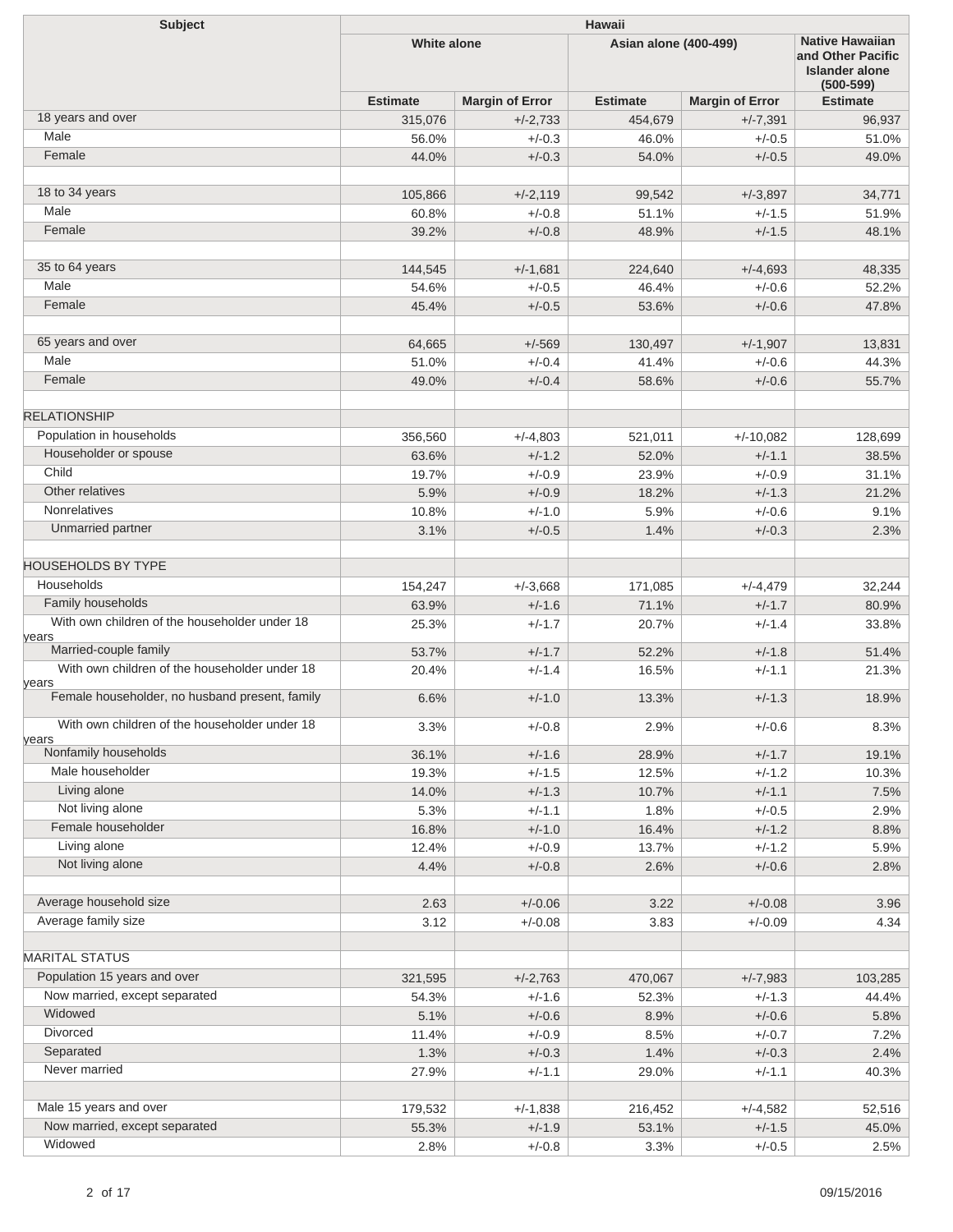| <b>Subject</b>                                                                             | <b>Hawaii</b>      |                        |                       |                        |                                                                                |  |  |
|--------------------------------------------------------------------------------------------|--------------------|------------------------|-----------------------|------------------------|--------------------------------------------------------------------------------|--|--|
|                                                                                            | <b>White alone</b> |                        | Asian alone (400-499) |                        | <b>Native Hawaiian</b><br>and Other Pacific<br>Islander alone<br>$(500 - 599)$ |  |  |
|                                                                                            | <b>Estimate</b>    | <b>Margin of Error</b> | <b>Estimate</b>       | <b>Margin of Error</b> | <b>Estimate</b>                                                                |  |  |
| <b>Divorced</b>                                                                            | 9.3%               | $+/-1.1$               | 7.2%                  | $+/-0.8$               | 8.2%                                                                           |  |  |
| Separated                                                                                  | 1.1%               | $+/-0.4$               | 1.4%                  | $+/-0.5$               | 1.8%                                                                           |  |  |
| Never married                                                                              | 31.5%              | $+/-1.6$               | 35.0%                 | $+/-1.6$               | 42.5%                                                                          |  |  |
|                                                                                            |                    |                        |                       |                        |                                                                                |  |  |
| Female 15 years and over                                                                   | 142,063            | $+/-1,723$             | 253,615               | $+/-4.586$             | 50,769                                                                         |  |  |
| Now married, except separated                                                              | 53.2%              | $+/-1.8$               | 51.6%                 | $+/-1.4$               | 43.7%                                                                          |  |  |
| Widowed<br><b>Divorced</b>                                                                 | 7.9%               | $+/-1.0$               | 13.7%                 | $+/-0.9$               | 9.1%                                                                           |  |  |
|                                                                                            | 14.1%              | $+/-1.3$               | 9.5%                  | $+/-1.0$               | 6.1%                                                                           |  |  |
| Separated<br>Never married                                                                 | 1.6%               | $+/-0.6$               | 1.4%                  | $+/-0.4$               | 3.0%                                                                           |  |  |
|                                                                                            | 23.3%              | $+/-1.5$               | 23.9%                 | $+/-1.3$               | 38.1%                                                                          |  |  |
| <b>SCHOOL ENROLLMENT</b>                                                                   |                    |                        |                       |                        |                                                                                |  |  |
| Population 3 years and over enrolled in school                                             | 67,160             | $+/-3,597$             | 93,787                | $+/-5,215$             | 33,711                                                                         |  |  |
| Nursery school, preschool                                                                  | 6.4%               | $+/-1.3$               | 5.1%                  | $+/-1.1$               | 4.3%                                                                           |  |  |
| Kindergarten                                                                               | 4.0%               | $+/-1.2$               | 3.1%                  | $+/-0.8$               | 5.8%                                                                           |  |  |
| Elementary school (grades 1-8)                                                             | 34.4%              | $+/-2.4$               | 35.3%                 | $+/-2.2$               | 43.2%                                                                          |  |  |
| High school (grades 9-12)                                                                  | 13.4%              | $+/-1.4$               | 22.1%                 | $+/-1.5$               | 26.0%                                                                          |  |  |
| College or graduate school                                                                 | 41.8%              | $+/-2.7$               | 34.5%                 | $+/-2.1$               | 20.7%                                                                          |  |  |
|                                                                                            |                    |                        |                       |                        |                                                                                |  |  |
| Male 3 years and over enrolled in school                                                   | 36,107             | $+/-2,934$             | 48,155                | $+/-2,917$             | 16,559                                                                         |  |  |
| Percent enrolled in kindergarten to grade 12                                               | 50.0%              | $+/-3.5$               | 59.9%                 | $+/-2.9$               | 77.8%                                                                          |  |  |
| Percent enrolled in college or graduate school                                             | 44.2%              | $+/-3.8$               | 34.2%                 | $+/-2.7$               | 18.3%                                                                          |  |  |
| Female 3 years and over enrolled in school                                                 | 31,053             | $+/-2,365$             | 45,632                | $+/-3,275$             | 17,152                                                                         |  |  |
| Percent enrolled in kindergarten to grade 12                                               | 53.9%              | $+/-4.0$               | 61.0%                 | $+/-3.1$               | 72.2%                                                                          |  |  |
| Percent enrolled in college or graduate school                                             | 39.1%              | $+/-3.6$               | 34.8%                 | $+/-3.1$               | 22.9%                                                                          |  |  |
| <b>EDUCATIONAL ATTAINMENT</b>                                                              |                    |                        |                       |                        |                                                                                |  |  |
| Population 25 years and over                                                               | 277,373            | $+/-2,595$             | 416,451               | $+/-6,244$             | 83,203                                                                         |  |  |
| Less than high school diploma                                                              | 4.5%               | $+/-0.8$               | 13.3%                 | $+/-1.1$               | 10.3%                                                                          |  |  |
| High school graduate (includes equivalency)                                                | 18.8%              | $+/-1.3$               | 26.3%                 | $+/-1.1$               | 44.1%                                                                          |  |  |
| Some college or associate's degree                                                         | 33.6%              | $+/-1.5$               | 29.1%                 | $+/-1.1$               | 32.5%                                                                          |  |  |
| Bachelor's degree                                                                          | 25.9%              | $+/-1.3$               | 22.7%                 | $+/-1.1$               | 9.0%                                                                           |  |  |
| Graduate or professional degree                                                            | 17.2%              | $+/-1.1$               | 8.7%                  | $+/-0.7$               | 4.1%                                                                           |  |  |
|                                                                                            |                    |                        |                       |                        |                                                                                |  |  |
| High school graduate or higher<br>Male, high school graduate or higher                     | 95.5%              | $+/-0.8$               | 86.7%                 | $+/-1.1$               | 89.7%                                                                          |  |  |
|                                                                                            | 95.6%              | $+/-0.9$               | 87.3%                 | $+/-1.2$               | 89.5%                                                                          |  |  |
| Female, high school graduate or higher<br>Bachelor's degree or higher                      | 95.4%              | $+/-1.2$               | 86.3%                 | $+/-1.2$               | 90.0%                                                                          |  |  |
| Male, bachelor's degree or higher                                                          | 43.1%              | $+/-1.6$               | 31.3%                 | $+/-1.3$               | 13.1%                                                                          |  |  |
| Female, bachelor's degree or higher                                                        | 41.1%<br>45.5%     | $+/-2.0$<br>$+/-2.2$   | 30.9%<br>31.7%        | $+/-1.7$<br>$+/-1.6$   | 12.4%<br>13.9%                                                                 |  |  |
|                                                                                            |                    |                        |                       |                        |                                                                                |  |  |
| <b>FERTILITY</b>                                                                           |                    |                        |                       |                        |                                                                                |  |  |
| Women 15 to 50 years                                                                       | 76,115             | $+/-1,516$             | 117,731               | $+/-3,795$             | 33,069                                                                         |  |  |
| Women 15 to 50 years who had a birth in the past 12<br>months                              | 5,338              | $+/-1,049$             | 5,124                 | $+/-1,090$             | 2,583                                                                          |  |  |
| Unmarried women 15 to 50 years who had a birth in<br>the past 12 months                    | 520                | $+/-313$               | 2,085                 | $+/-816$               | 1,246                                                                          |  |  |
| As a percent of all women with a birth in the past                                         | 9.7%               | $+/-5.4$               | 40.7%                 | $+/-12.2$              | 48.2%                                                                          |  |  |
| 12 months                                                                                  |                    |                        |                       |                        |                                                                                |  |  |
| RESPONSIBILITY FOR GRANDCHILDREN UNDER 18                                                  |                    |                        |                       |                        |                                                                                |  |  |
| <b>YEARS</b><br>Population 30 years and over                                               | 241,140            | $+/-2,004$             | 384,520               | $+/-5,768$             | 72,441                                                                         |  |  |
| Grandparents living with grandchild(ren)                                                   | 3.3%               | $+/-0.8$               | 7.4%                  | $+/-0.7$               | 11.1%                                                                          |  |  |
| Grandparents responsible for grandchildren as a<br>percentage of living with grandchildren | 19.4%              | $+/-7.4$               | 13.1%                 | $+/-3.2$               | 26.3%                                                                          |  |  |
|                                                                                            |                    |                        |                       |                        |                                                                                |  |  |
| <b>VETERAN STATUS</b><br>Civilian population 18 years and over                             |                    |                        |                       |                        |                                                                                |  |  |
|                                                                                            | 284,902            | $+/-3,063$             | 452,730               | $+/-7,394$             | 95,987                                                                         |  |  |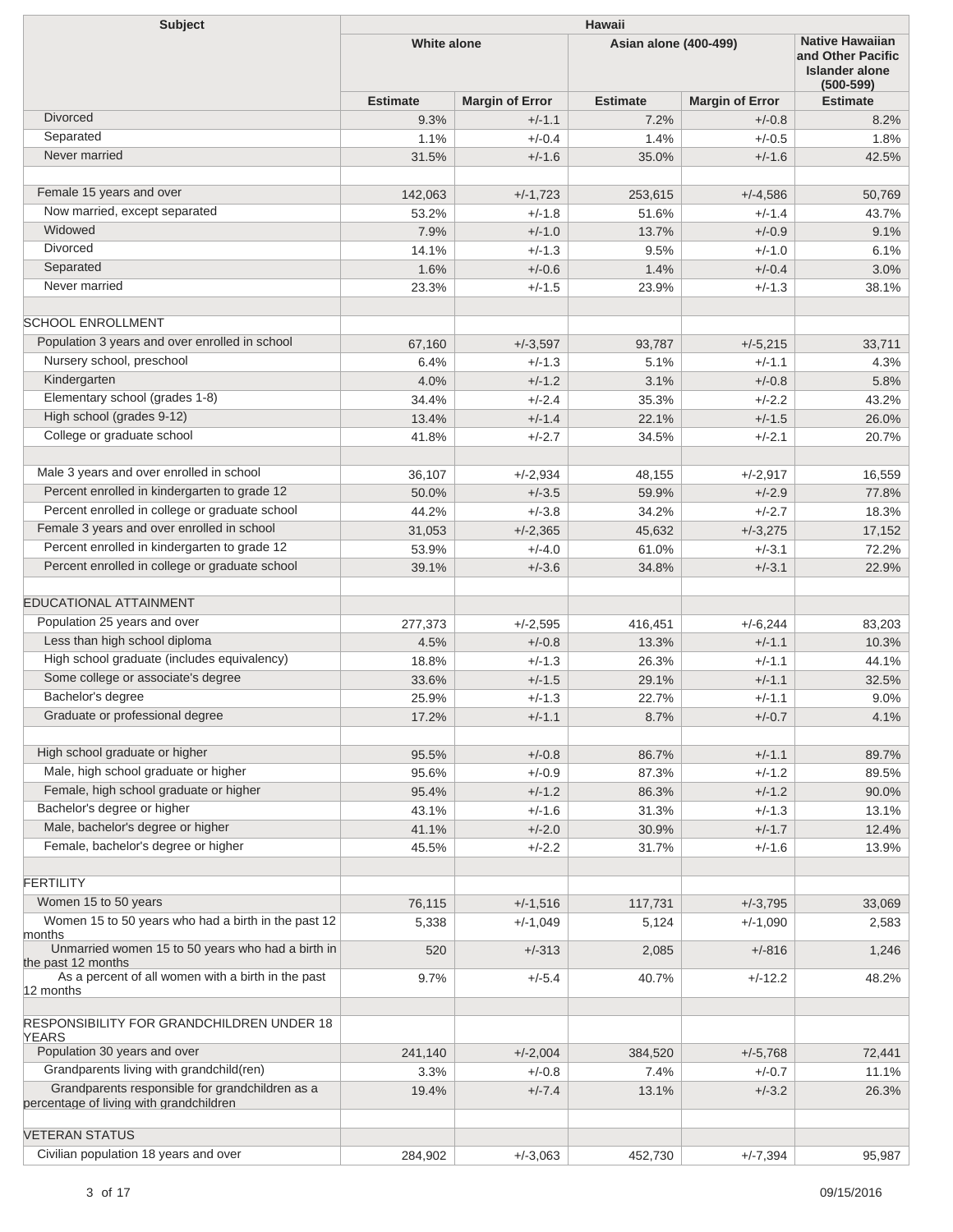| <b>Subject</b>                                              | <b>Hawaii</b>   |                        |                              |                        |                                                                                       |  |  |
|-------------------------------------------------------------|-----------------|------------------------|------------------------------|------------------------|---------------------------------------------------------------------------------------|--|--|
|                                                             | White alone     |                        | <b>Asian alone (400-499)</b> |                        | <b>Native Hawaiian</b><br>and Other Pacific<br><b>Islander alone</b><br>$(500 - 599)$ |  |  |
|                                                             | <b>Estimate</b> | <b>Margin of Error</b> | <b>Estimate</b>              | <b>Margin of Error</b> | <b>Estimate</b>                                                                       |  |  |
| Civilian veteran                                            | 15.2%           | $+/-1.1$               | 7.1%                         | $+/-0.4$               | 7.3%                                                                                  |  |  |
|                                                             |                 |                        |                              |                        |                                                                                       |  |  |
| <b>DISABILITY STATUS</b>                                    |                 |                        |                              |                        |                                                                                       |  |  |
| Total civilian noninstitutionalized population              | 339,667         | $+/-4,399$             | 524,709                      | $+/-10,018$            | 131,343                                                                               |  |  |
| With a disability                                           | 11.3%           | $+/-0.7$               | 11.9%                        | $+/-0.6$               | 10.7%                                                                                 |  |  |
| Civilian noninstitutionalized population under 18 years     | 57,158          | $+/-2,911$             | 76,589                       | $+/-4,677$             | 37,224                                                                                |  |  |
| With a disability                                           | 1.7%            | $+/-0.7$               | 1.7%                         | $+/-0.6$               | 3.0%                                                                                  |  |  |
|                                                             |                 |                        |                              |                        |                                                                                       |  |  |
| Civilian noninstitutionalized population 18 to 64 years     | 218,279         | $+/-2,985$             | 321,081                      | $+/-6,834$             | 80,530                                                                                |  |  |
| With a disability                                           | 8.4%            | $+/-0.9$               | 5.7%                         | $+/-0.6$               | 10.0%                                                                                 |  |  |
| Civilian noninstitutionalized population 65 years and       | 64,230          | $+/-636$               | 127,039                      | $+/-1,986$             | 13,589                                                                                |  |  |
| older<br>With a disability                                  | 29.7%           | $+/-2.4$               | 33.6%                        | $+/-1.9$               | 36.1%                                                                                 |  |  |
|                                                             |                 |                        |                              |                        |                                                                                       |  |  |
| <b>RESIDENCE 1 YEAR AGO</b>                                 |                 |                        |                              |                        |                                                                                       |  |  |
| Population 1 year and over                                  | 368,245         | $+/-4,198$             | 528,083                      | $+/-9.914$             | 132,589                                                                               |  |  |
| Same house                                                  | 77.5%           | $+/-1.5$               | 91.8%                        | $+/-0.7$               | 86.8%                                                                                 |  |  |
| Different house in the U.S.                                 | 20.9%           | $+/-1.6$               | 6.7%                         | $+/-0.7$               | 11.9%                                                                                 |  |  |
| Same county                                                 | 11.0%           | $+/-1.4$               | 5.8%                         | $+/-0.6$               | 10.1%                                                                                 |  |  |
| Different county                                            | 9.9%            | $+/-1.0$               | 1.0%                         | $+/-0.2$               | 1.8%                                                                                  |  |  |
| Same state                                                  | 0.8%            | $+/-0.3$               | 0.3%                         | $+/-0.2$               | 0.8%                                                                                  |  |  |
| Different state                                             | 9.1%            | $+/-0.9$               | 0.7%                         | $+/-0.2$               | 0.9%                                                                                  |  |  |
| Abroad                                                      | 1.7%            | $+/-0.5$               | 1.4%                         | $+/-0.4$               | 1.3%                                                                                  |  |  |
| PLACE OF BIRTH, CITIZENSHIP STATUS AND YEAR<br>OF ENTRY     |                 |                        |                              |                        |                                                                                       |  |  |
| Native                                                      | 344,953         | $+/-4,772$             | 332,203                      | $+/-8,903$             | 117,799                                                                               |  |  |
| Male                                                        | 55.8%           | $+/-0.5$               | 50.0%                        | $+/-0.8$               | 51.9%                                                                                 |  |  |
| Female                                                      | 44.2%           | $+/-0.5$               | 50.0%                        | $+/-0.8$               | 48.1%                                                                                 |  |  |
| Foreign born                                                | 27,299          | $+/-2,964$             | 199,065                      | $+/-8,168$             | 16,433                                                                                |  |  |
| Male                                                        | 46.8%           | $+/-3.6$               | 41.0%                        | $+/-1.1$               | 45.5%                                                                                 |  |  |
| Female                                                      | 53.2%           | $+/-3.6$               | 59.0%                        | $+/-1.1$               | 54.5%                                                                                 |  |  |
|                                                             |                 |                        |                              |                        |                                                                                       |  |  |
| Foreign born; naturalized U.S. citizen                      | 12,634          | $+/-1,572$             | 123,186                      | $+/-5,892$             | 3,736                                                                                 |  |  |
| Male                                                        | 51.5%           | $+/-5.2$               | 40.6%                        | $+/-1.5$               | 57.6%                                                                                 |  |  |
| Female                                                      | 48.5%           | $+/-5.2$               | 59.4%                        | $+/-1.5$               | 42.4%                                                                                 |  |  |
|                                                             |                 |                        |                              |                        |                                                                                       |  |  |
| Foreign born; not a U.S. citizen                            | 14,665          | $+/-2,391$             | 75,879                       | $+/-5,476$             | 12,697                                                                                |  |  |
| Male                                                        | 42.8%           | $+/-5.4$               | 41.5%                        | $+/-2.1$               | 42.0%                                                                                 |  |  |
| Female                                                      | 57.2%           | $+/-5.4$               | 58.5%                        | $+/-2.1$               | 58.0%                                                                                 |  |  |
| Population born outside the United States                   | 27,299          | $+/-2,964$             | 199,065                      | $+/-8,168$             | 16,433                                                                                |  |  |
| Entered 2010 or later                                       | 22.9%           | $+/-6.1$               | 13.8%                        | $+/-1.6$               | 22.7%                                                                                 |  |  |
| Entered 2000 to 2009                                        | 17.9%           | $+/-3.7$               | 21.8%                        | $+/-2.1$               | 41.6%                                                                                 |  |  |
| Entered before 2000                                         | 59.2%           | $+/-6.6$               | 64.4%                        | $+/-2.4$               | 35.7%                                                                                 |  |  |
|                                                             |                 |                        |                              |                        |                                                                                       |  |  |
| WORLD REGION OF BIRTH OF FOREIGN BORN                       |                 |                        |                              |                        |                                                                                       |  |  |
| Foreign-born population excluding population born at<br>sea | 27,299          | $+/-2,964$             | 199,065                      | $+/-8,168$             | 16,433                                                                                |  |  |
| Europe                                                      | 42.3%           | $+/-4.7$               | $\mathsf{N}$                 | N                      | N                                                                                     |  |  |
| Asia                                                        | 7.2%            | $+/-2.6$               | ${\sf N}$                    | N                      | $\mathsf{N}$                                                                          |  |  |
| Africa                                                      | 3.1%            | $+/-2.3$               | N                            | Ν                      | N                                                                                     |  |  |
| Oceania                                                     | 4.1%            | $+/-1.6$               | ${\sf N}$                    | N                      | N                                                                                     |  |  |
| Latin America                                               | 33.0%           | $+/-5.0$               | ${\sf N}$                    | N                      | N                                                                                     |  |  |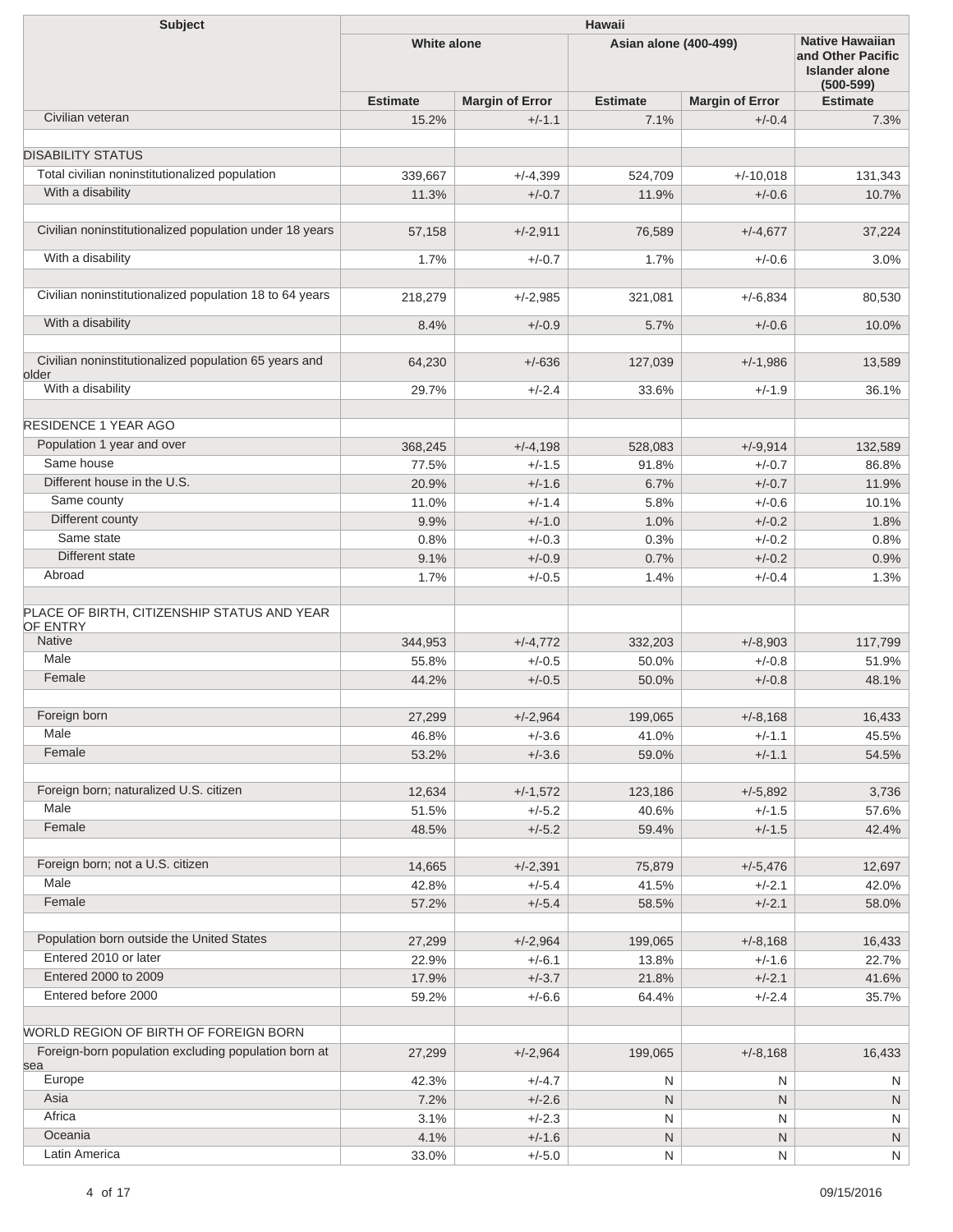| <b>Subject</b>                                                 | Hawaii             |                        |                              |                        |                                                                                       |  |  |
|----------------------------------------------------------------|--------------------|------------------------|------------------------------|------------------------|---------------------------------------------------------------------------------------|--|--|
|                                                                | <b>White alone</b> |                        | <b>Asian alone (400-499)</b> |                        | <b>Native Hawaiian</b><br>and Other Pacific<br><b>Islander alone</b><br>$(500 - 599)$ |  |  |
|                                                                | <b>Estimate</b>    | <b>Margin of Error</b> | <b>Estimate</b>              | <b>Margin of Error</b> | <b>Estimate</b>                                                                       |  |  |
| Northern America                                               | 10.3%              | $+/-2.6$               | $\mathsf{N}$                 | N.                     | N                                                                                     |  |  |
| LANGUAGE SPOKEN AT HOME AND ABILITY TO<br><b>SPEAK ENGLISH</b> |                    |                        |                              |                        |                                                                                       |  |  |
| Population 5 years and over                                    | 351,704            | $+/-3,519$             | 511,880                      | $+/-9,599$             | 123,615                                                                               |  |  |
| English only                                                   | 87.8%              | $+/-1.3$               | 56.0%                        | $+/-1.3$               | 69.2%                                                                                 |  |  |
| Language other than English                                    | 12.2%              | $+/-1.3$               | 44.0%                        | $+/-1.3$               | 30.8%                                                                                 |  |  |
| Speak English less than "very well"                            | 3.3%               | $+/-0.6$               | 25.5%                        | $+/-1.2$               | 11.3%                                                                                 |  |  |
| <b>EMPLOYMENT STATUS</b>                                       |                    |                        |                              |                        |                                                                                       |  |  |
| Population 16 years and over                                   | 319,110            | $+/-2,708$             | 465,057                      | $+/-7,826$             | 100,797                                                                               |  |  |
| In labor force                                                 | 66.3%              | $+/-1.3$               | 63.0%                        | $+/-1.0$               | 65.1%                                                                                 |  |  |
| Civilian labor force                                           | 56.9%              | $+/-1.4$               | 62.6%                        | $+/-1.0$               | 64.2%                                                                                 |  |  |
| Employed                                                       | 53.9%              | $+/-1.4$               | 60.6%                        | $+/-1.0$               | 58.3%                                                                                 |  |  |
| Unemployed                                                     | 3.0%               | $+/-0.5$               | 1.9%                         | $+/-0.3$               | 5.9%                                                                                  |  |  |
| <b>Unemployment Rate</b>                                       | 5.3%               | $+/-1.0$               | 3.1%                         | $+/-0.5$               | 9.1%                                                                                  |  |  |
| <b>Armed Forces</b>                                            | 9.5%               | $+/-0.6$               | 0.4%                         | $+/-0.1$               | 0.9%                                                                                  |  |  |
| Not in labor force                                             | 33.7%              | $+/-1.3$               | 37.0%                        | $+/-1.0$               | 34.9%                                                                                 |  |  |
|                                                                |                    |                        |                              |                        |                                                                                       |  |  |
| Females 16 years and over                                      | 141,229            | $+/-1,721$             | 251,125                      | $+/-4,473$             | 49,638                                                                                |  |  |
| In labor force                                                 | 55.7%              | $+/-1.8$               | 59.3%                        | $+/-1.3$               | 61.2%                                                                                 |  |  |
| Civilian labor force                                           | 54.2%              | $+/-1.9$               | 59.2%                        | $+/-1.3$               | 61.2%                                                                                 |  |  |
| Employed                                                       | 50.4%              | $+/-1.9$               | 57.4%                        | $+/-1.3$               | 55.9%                                                                                 |  |  |
| Unemployed                                                     | 3.8%               | $+/-0.9$               | 1.8%                         | $+/-0.4$               | 5.4%                                                                                  |  |  |
| <b>Unemployment Rate</b>                                       | 7.0%               | $+/-1.6$               | 3.0%                         | $+/-0.7$               | 8.7%                                                                                  |  |  |
|                                                                |                    |                        |                              |                        |                                                                                       |  |  |
| <b>COMMUTING TO WORK</b>                                       |                    |                        |                              |                        |                                                                                       |  |  |
| Workers 16 years and over                                      | 198,257            | $+/-4,815$             | 278,702                      | $+/-7,052$             | 58,840                                                                                |  |  |
| Car, truck, or van - drove alone                               | 68.2%              | $+/-1.7$               | 65.1%                        | $+/-1.3$               | 70.4%                                                                                 |  |  |
| Car, truck, or van - carpooled                                 | 10.4%              | $+/-1.2$               | 15.3%                        | $+/-1.1$               | 13.1%                                                                                 |  |  |
| Public transportation (excluding taxicab)                      | 3.0%               | $+/-0.6$               | 10.7%                        | $+/-1.1$               | 8.9%                                                                                  |  |  |
| Walked                                                         | 5.8%               | $+/-0.8$               | 3.4%                         | $+/-0.5$               | 2.3%                                                                                  |  |  |
| Other means                                                    | 4.4%               | $+/-0.7$               | 2.7%                         | $+/-0.5$               | 2.4%                                                                                  |  |  |
| Worked at home                                                 | 8.3%               | $+/-1.2$               | 2.8%                         | $+/-0.5$               | 2.8%                                                                                  |  |  |
| Mean travel time to work (minutes)                             | 24.8               | $+/-0.7$               | 28.1                         | $+/-0.6$               | 30.1                                                                                  |  |  |
| <b>OCCUPATION</b>                                              |                    |                        |                              |                        |                                                                                       |  |  |
| Civilian employed population 16 years and over                 | 171,958            | $+/-4,695$             | 281,986                      | $+/-7,033$             | 58,773                                                                                |  |  |
| Management, business, science, and arts                        | 44.9%              | $+/-2.0$               | 31.3%                        | $+/-1.3$               | 25.9%                                                                                 |  |  |
| occupations<br>Service occupations                             | 18.0%              | $+/-1.4$               | 25.4%                        | $+/-1.2$               | 24.8%                                                                                 |  |  |
| Sales and office occupations                                   | 20.3%              | $+/-1.8$               | 26.5%                        | $+/-1.0$               | 25.0%                                                                                 |  |  |
| Natural resources, construction, and maintenance               | 10.2%              | $+/-1.3$               | 8.7%                         | $+/-0.9$               | 11.4%                                                                                 |  |  |
| occupations<br>Production, transportation, and material moving | 6.6%               | $+/-1.1$               | 8.2%                         | $+/-0.9$               | 12.9%                                                                                 |  |  |
| occupations                                                    |                    |                        |                              |                        |                                                                                       |  |  |
| Male civilian employed population 16 years and over            | 100,825            | $+/-3,259$             | 137,916                      | $+/-4,461$             | 31,035                                                                                |  |  |
| Management, business, science, and arts                        | 42.2%              | $+/-2.5$               | 27.8%                        | $+/-2.0$               | 20.9%                                                                                 |  |  |
| occupations<br>Service occupations                             | 17.3%              | $+/-2.0$               | 26.7%                        | $+/-1.8$               | 27.3%                                                                                 |  |  |
| Sales and office occupations                                   | 15.1%              | $+/-2.0$               | 17.7%                        | $+/-1.2$               | 14.0%                                                                                 |  |  |
| Natural resources, construction, and maintenance               | 16.8%              | $+/-2.1$               | 16.3%                        | $+/-1.7$               | 20.4%                                                                                 |  |  |
| occupations<br>Production, transportation, and material moving | 8.6%               | $+/-1.5$               | 11.6%                        | $+/-1.3$               | 17.2%                                                                                 |  |  |
| occupations                                                    |                    |                        |                              |                        |                                                                                       |  |  |
| Female civilian employed population 16 years and<br>over       | 71,133             | $+/-2,722$             | 144,070                      | $+/-4,197$             | 27,738                                                                                |  |  |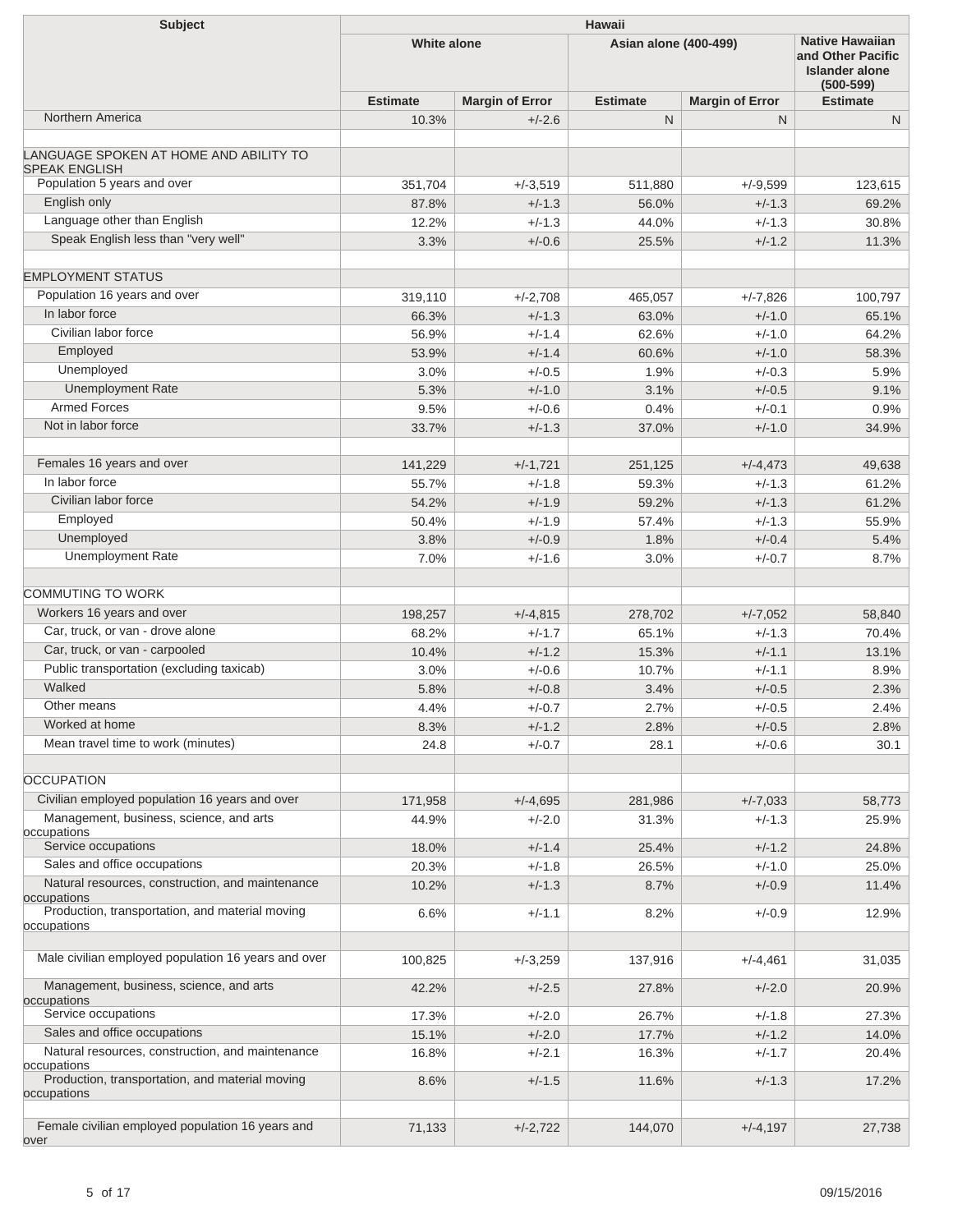| Subject                                                                                          | <b>Hawaii</b>      |                        |                       |                        |                                                                                       |  |  |
|--------------------------------------------------------------------------------------------------|--------------------|------------------------|-----------------------|------------------------|---------------------------------------------------------------------------------------|--|--|
|                                                                                                  | <b>White alone</b> |                        | Asian alone (400-499) |                        | <b>Native Hawaiian</b><br>and Other Pacific<br><b>Islander alone</b><br>$(500 - 599)$ |  |  |
|                                                                                                  | <b>Estimate</b>    | <b>Margin of Error</b> | <b>Estimate</b>       | <b>Margin of Error</b> | <b>Estimate</b>                                                                       |  |  |
| Management, business, science, and arts<br>occupations                                           | 48.8%              | $+/-2.7$               | 34.7%                 | $+/-1.8$               | 31.5%                                                                                 |  |  |
| Service occupations                                                                              | 19.0%              | $+/-2.2$               | 24.1%                 | $+/-1.7$               | 22.1%                                                                                 |  |  |
| Sales and office occupations                                                                     | 27.6%              | $+/-3.1$               | 34.9%                 | $+/-1.6$               | 37.2%                                                                                 |  |  |
| Natural resources, construction, and maintenance<br>occupations                                  | 0.8%               | $+/-0.5$               | 1.4%                  | $+/-0.5$               | 1.3%                                                                                  |  |  |
| Production, transportation, and material moving<br>occupations                                   | 3.8%               | $+/-1.2$               | 4.9%                  | $+/-1.0$               | 8.0%                                                                                  |  |  |
| <b>INDUSTRY</b>                                                                                  |                    |                        |                       |                        |                                                                                       |  |  |
| Civilian employed population 16 years and over                                                   | 171,958            | $+/-4,695$             | 281,986               | $+/-7,033$             | 58,773                                                                                |  |  |
| Agriculture, forestry, fishing and hunting, and mining                                           | 1.5%               | $+/-0.6$               | 1.7%                  | $+/-0.4$               | 1.1%                                                                                  |  |  |
| Construction                                                                                     | 9.0%               | $+/-1.4$               | 6.4%                  | $+/-0.8$               | 9.7%                                                                                  |  |  |
| Manufacturing                                                                                    | 2.6%               | $+/-0.6$               | 3.5%                  | $+/-0.6$               | 2.4%                                                                                  |  |  |
| Wholesale trade                                                                                  | 1.7%               | $+/-0.5$               | 3.2%                  | $+/-0.5$               | 2.7%                                                                                  |  |  |
| Retail trade                                                                                     | 8.5%               | $+/-1.2$               | 12.8%                 | $+/-0.8$               | 12.0%                                                                                 |  |  |
| Transportation and warehousing, and utilities                                                    | 4.5%               | $+/-0.7$               | 4.9%                  | $+/-0.5$               | 9.4%                                                                                  |  |  |
| Information                                                                                      | 2.5%               | $+/-0.6$               | 1.1%                  | $+/-0.2$               | 1.2%                                                                                  |  |  |
| Finance and insurance, and real estate and rental                                                | 7.3%               | $+/-1.1$               | 7.1%                  | $+/-0.7$               | 6.5%                                                                                  |  |  |
| and leasing<br>Professional, scientific, and management, and                                     | 12.7%              | $+/-1.4$               | 9.3%                  | $+/-0.9$               | 8.5%                                                                                  |  |  |
| administrative and waste management services<br>Educational services, and health care and social |                    |                        |                       |                        |                                                                                       |  |  |
| assistance                                                                                       | 21.3%              | $+/-1.5$               | 19.1%                 | $+/-0.9$               | 17.0%                                                                                 |  |  |
| Arts, entertainment, and recreation, and<br>accommodation and food services                      | 13.1%              | $+/-1.2$               | 18.6%                 | $+/-1.3$               | 17.0%                                                                                 |  |  |
| Other services (except public administration)                                                    | 5.4%               | $+/-1.0$               | 4.6%                  | $+/-0.6$               | 4.7%                                                                                  |  |  |
| Public administration                                                                            | 9.9%               | $+/-1.3$               | 7.9%                  | $+/-0.8$               | 7.7%                                                                                  |  |  |
| <b>CLASS OF WORKER</b>                                                                           |                    |                        |                       |                        |                                                                                       |  |  |
| Civilian employed population 16 years and over                                                   | 171,958            | $+/-4.695$             | 281,986               | $+/-7.033$             | 58,773                                                                                |  |  |
| Private wage and salary workers                                                                  | 65.7%              | $+/-2.0$               | 76.3%                 | $+/-1.3$               | 77.2%                                                                                 |  |  |
| Government workers                                                                               | 21.2%              | $+/-1.5$               | 18.0%                 | $+/-1.1$               | 18.4%                                                                                 |  |  |
| Self-employed workers in own not incorporated                                                    | 12.8%              | $+/-1.4$               | 5.6%                  | $+/-0.7$               | 4.2%                                                                                  |  |  |
| business                                                                                         |                    |                        |                       |                        |                                                                                       |  |  |
| Unpaid family workers                                                                            | 0.2%               | $+/-0.1$               | 0.2%                  | $+/-0.1$               | 0.2%                                                                                  |  |  |
| INCOME IN THE PAST 12 MONTHS (IN 2015<br><b>INFLATION-ADJUSTED DOLLARS)</b>                      |                    |                        |                       |                        |                                                                                       |  |  |
| Households                                                                                       | 154,247            | $+/-3,668$             | 171,085               | $+/-4,479$             | 32,244                                                                                |  |  |
| Median household income (dollars)                                                                | 71,548             | $+/-1,998$             | 76,164                | $+/-2,518$             | 62,331                                                                                |  |  |
| With earnings                                                                                    | 82.0%              | $+/-1.3$               | 77.2%                 | $+/-1.4$               | 86.0%                                                                                 |  |  |
| Mean earnings (dollars)                                                                          | 87,597             | $+/-2,769$             | 93,065                | $+/-3,011$             | 72,901                                                                                |  |  |
| With Social Security income                                                                      | 29.9%              | $+/-1.3$               | 43.9%                 | $+/-1.4$               | 30.2%                                                                                 |  |  |
| Mean Social Security income (dollars)                                                            | 18,937             | $+/-635$               | 18,848                | $+/-536$               | 16,590                                                                                |  |  |
| With Supplemental Security Income                                                                | 2.5%               | $+/-0.5$               | 4.7%                  | $+/-0.6$               | 6.8%                                                                                  |  |  |
| Mean Supplemental Security Income (dollars)                                                      | 8,149              | $+/-1,569$             | 8,253                 | $+/-977$               | 8,651                                                                                 |  |  |
| With cash public assistance income                                                               | 2.5%               | $+/-0.6$               | 2.6%                  | $+/-0.4$               | 5.9%                                                                                  |  |  |
| Mean cash public assistance income (dollars)                                                     | 4,037              | $+/-796$               | 4,547                 | $+/-731$               | 3,453                                                                                 |  |  |
| With retirement income                                                                           | 20.6%              | $+/-1.4$               | 30.0%                 | $+/-1.6$               | 18.6%                                                                                 |  |  |
| Mean retirement income (dollars)                                                                 | 30,597             | $+/-1,888$             | 29,440                | $+/-1,771$             | 29,837                                                                                |  |  |
| With Food Stamp/SNAP benefits                                                                    | 8.1%               | $+/-1.2$               | 9.0%                  | $+/-1.0$               | 28.0%                                                                                 |  |  |
| Families                                                                                         | 98,553             | $+/-2,995$             | 121,600               | $+/-3,786$             | 26,078                                                                                |  |  |
| Median family income (dollars)                                                                   | 82,581             | $+/-2,816$             | 91,212                | $+/-2,539$             | 65,907                                                                                |  |  |
| Married-couple family                                                                            | 84.0%              | $+/-2.1$               | 73.4%                 | $+/-1.7$               | 63.6%                                                                                 |  |  |
| Median income (dollars)                                                                          | 90,149             | $+/-3,850$             | 100,830               | $+/-2,832$             | 82,214                                                                                |  |  |
| Male householder, no spouse present, family                                                      | 5.6%               | $+/-1.3$               | 7.9%                  | $+/-1.1$               | 13.1%                                                                                 |  |  |
| Median income (dollars)                                                                          | 61,024             | $+/-17,228$            | 74,404                | $+/-5,004$             | 55,750                                                                                |  |  |
| Female householder, no husband present, family                                                   | 10.3%              | +/-1.5                 | 18.8%                 | $+/-1.7$               | 23.3%                                                                                 |  |  |
| Median income (dollars)                                                                          | 49,670             | $+/-7,513$             | 65,368                | $+/-7,043$             | 41,270                                                                                |  |  |
| Individuals                                                                                      | 372,252            | $+/-4,443$             | 531,268               | $+/-10,112$            | 134,232                                                                               |  |  |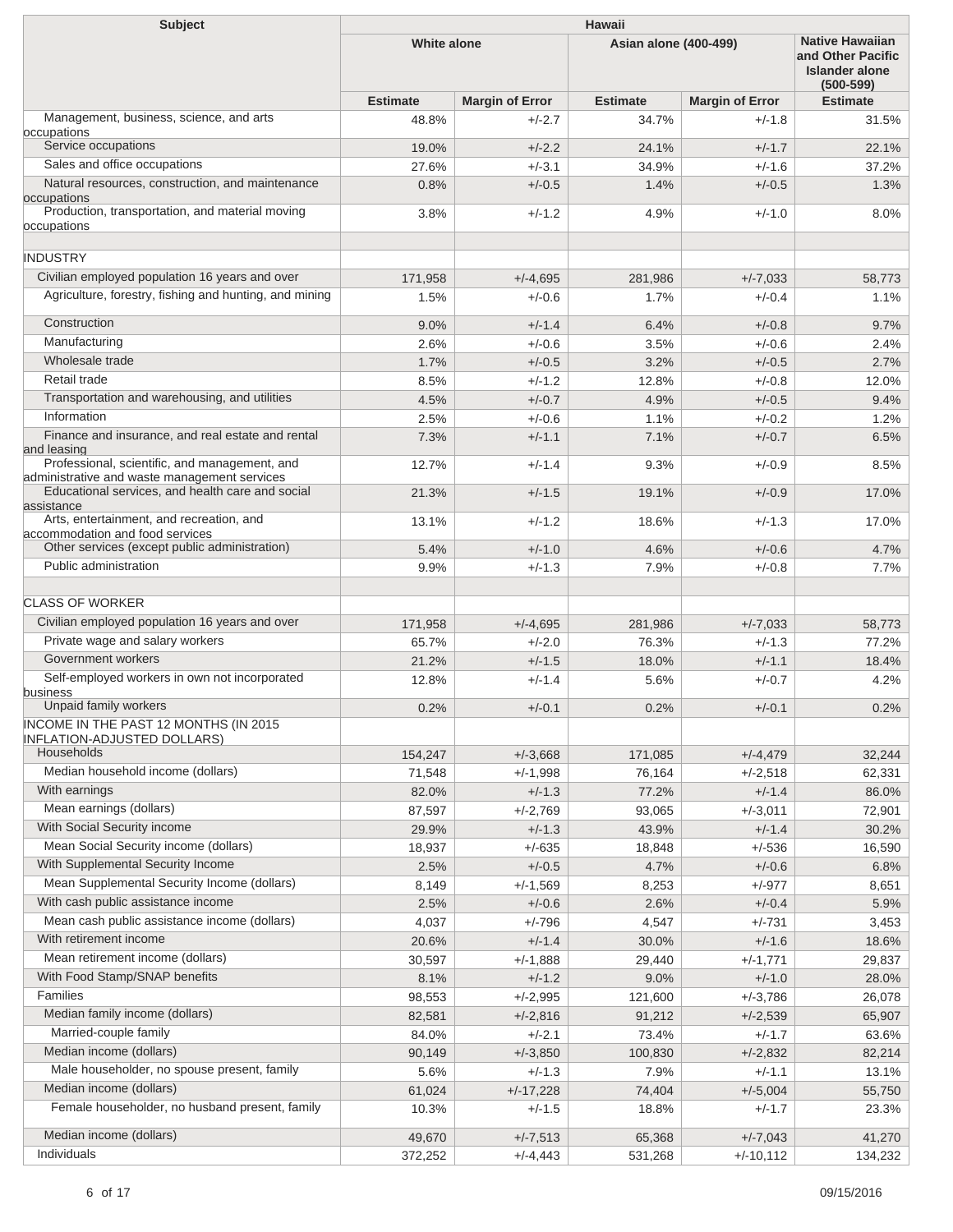| <b>Subject</b>                                                                                 | Hawaii             |                        |                       |                        |                                                                                |  |  |
|------------------------------------------------------------------------------------------------|--------------------|------------------------|-----------------------|------------------------|--------------------------------------------------------------------------------|--|--|
|                                                                                                | <b>White alone</b> |                        | Asian alone (400-499) |                        | <b>Native Hawaiian</b><br>and Other Pacific<br>Islander alone<br>$(500 - 599)$ |  |  |
|                                                                                                | <b>Estimate</b>    | <b>Margin of Error</b> | <b>Estimate</b>       | <b>Margin of Error</b> | <b>Estimate</b>                                                                |  |  |
| Per capita income (dollars)                                                                    | 40,010             | $+/-1,281$             | 33,442                | $+/-809$               | 20,619                                                                         |  |  |
| With earnings for full-time, year-round workers:                                               |                    |                        |                       |                        |                                                                                |  |  |
| Male                                                                                           | 101,452            | $+/-2,965$             | 105,878               | $+/-4,431$             | 25,481                                                                         |  |  |
| Female                                                                                         | 47,245             | $+/-2.809$             | 101,523               | $+/-3,882$             | 18.686                                                                         |  |  |
| Mean earnings (dollars) for full-time, year-round                                              |                    |                        |                       |                        |                                                                                |  |  |
| workers:<br>Male                                                                               | 67,888             | $+/-2.404$             | 60,157                | $+/-2,697$             | 44,907                                                                         |  |  |
| Female                                                                                         | 57,281             | $+/-3.641$             | 47,163                | $+/-1,761$             | 41,807                                                                         |  |  |
| Median earnings (dollars) full-time, year-round                                                |                    |                        |                       |                        |                                                                                |  |  |
| workers:                                                                                       |                    |                        |                       |                        |                                                                                |  |  |
| Male                                                                                           | 54,983             | $+/-4,896$             | 46,007                | $+/-1,612$             | 37,493                                                                         |  |  |
| Female                                                                                         | 46,929             | $+/-2,100$             | 38,871                | $+/-1,547$             | 37,106                                                                         |  |  |
| <b>HEALTH INSURANCE COVERAGE</b>                                                               |                    |                        |                       |                        |                                                                                |  |  |
| Civilian noninstitutionalized population                                                       | 339,667            | $+/-4,399$             | 524,709               | $+/-10,018$            | 131,343                                                                        |  |  |
| With private health insurance                                                                  | 77.9%              | $+/-1.5$               | 80.6%                 | $+/-1.1$               | 61.6%                                                                          |  |  |
| With public coverage                                                                           | 33.0%              | $+/-1.5$               | 33.6%                 | $+/-1.2$               | 43.7%                                                                          |  |  |
| No health insurance coverage                                                                   | 4.6%               | $+/-0.8$               | 3.4%                  | $+/-0.5$               | 5.6%                                                                           |  |  |
| POVERTY RATES FOR FAMILIES AND PEOPLE FOR<br>WHOM POVERTY STATUS IS DETERMINED<br>All families |                    |                        |                       |                        |                                                                                |  |  |
| With related children of the householder under 18                                              | 5.3%<br>9.4%       | $+/-1.3$<br>$+/-2.5$   | 5.2%                  | $+/-1.0$<br>$+/-1.6$   | 15.4%                                                                          |  |  |
| vears                                                                                          |                    |                        | 5.3%                  |                        | 21.1%                                                                          |  |  |
| With related children of the householder under 5<br>years only                                 | 6.5%               | $+/-4.0$               | $\mathsf{N}$          | N                      | 28.7%                                                                          |  |  |
| Married-couple family                                                                          | 2.8%               | $+/-0.8$               | 4.1%                  | $+/-1.0$               | 10.4%                                                                          |  |  |
| With related children of the householder under 18<br>years                                     | 3.6%               | $+/-1.5$               | 3.1%                  | $+/-1.0$               | 15.5%                                                                          |  |  |
| With related children of the householder under 5<br>years only                                 | N                  | N                      | N                     | N                      | 21.8%                                                                          |  |  |
| Female householder, no husband present, family                                                 | 22.0%              | $+/-7.1$               | 8.7%                  | $+/-2.7$               | 28.1%                                                                          |  |  |
| With related children of the householder under 18<br>vears                                     | 35.6%              | $+/-10.0$              | 12.2%                 | $+/-5.9$               | 31.7%                                                                          |  |  |
| With related children of the householder under 5                                               | 33.8%              | $+/-24.6$              | N                     | N                      | 35.1%                                                                          |  |  |
| years only<br>All people                                                                       |                    |                        |                       |                        |                                                                                |  |  |
| Under 18 years                                                                                 | 10.1%              | $+/-1.1$               | 7.2%                  | $+/-0.8$<br>$+/-2.7$   | 20.5%                                                                          |  |  |
| Related children of the householder under 18 years                                             | 12.4%<br>11.9%     | $+/-3.3$<br>$+/-3.3$   | 6.6%<br>6.1%          | $+/-2.7$               | 30.7%<br>29.0%                                                                 |  |  |
| Related children of the householder under 5 years                                              | 10.2%              | $+/-4.2$               | 6.0%                  | $+/-4.9$               | 39.2%                                                                          |  |  |
|                                                                                                |                    |                        |                       |                        |                                                                                |  |  |
| Related children of the householder 5 to 17 years                                              | 12.9%              | $+/-4.0$               | 6.1%                  | $+/-2.3$               | 24.9%                                                                          |  |  |
| 18 years and over                                                                              | 9.7%               | $+/-0.9$               | 7.3%                  | $+/-0.8$               | 16.7%                                                                          |  |  |
| 18 to 64 years                                                                                 | 10.6%              | $+/-1.1$               | 6.8%                  | $+/-0.8$               | 18.0%                                                                          |  |  |
| 65 years and over                                                                              | 6.2%               | $+/-1.3$               | 8.5%                  | $+/-1.4$               | 9.1%                                                                           |  |  |
| People in families                                                                             | 5.9%               | $+/-1.3$               | 4.2%                  | $+/-0.9$               | 17.0%                                                                          |  |  |
| Unrelated individuals 15 years and over<br><b>HOUSING TENURE</b>                               | 21.5%              | $+/-1.9$               | 23.5%                 | $+/-2.4$               | 40.8%                                                                          |  |  |
| Occupied housing units                                                                         | 154,247            | $+/-3,668$             | 171,085               | $+/-4,479$             | 32,244                                                                         |  |  |
| Owner-occupied housing units                                                                   | 50.7%              | $+/-1.8$               | 67.2%                 | $+/-1.8$               | 49.8%                                                                          |  |  |
| Renter-occupied housing units                                                                  | 49.3%              | $+/-1.8$               | 32.8%                 | $+/-1.8$               | 50.2%                                                                          |  |  |
| Average household size of owner-occupied unit                                                  | 2.62               | $+/-0.09$              | 3.39                  | $+/-0.10$              | 4.17                                                                           |  |  |
| Average household size of renter-occupied unit                                                 | 2.63               | $+/-0.11$              | 2.87                  | $+/-0.14$              | 3.75                                                                           |  |  |
| UNITS IN STRUCTURE                                                                             |                    |                        |                       |                        |                                                                                |  |  |
| Occupied housing units                                                                         | 154,247            | $+/-3,668$             | 171,085               | $+/-4,479$             | 32,244                                                                         |  |  |
| 1-unit, detached or attached                                                                   | 66.0%              | $+/-1.7$               | 64.5%                 | $+/-1.5$               | 69.8%                                                                          |  |  |
| 2 to 4 units                                                                                   | 7.6%               | $+/-1.0$               | 5.2%                  | $+/-0.8$               | 6.3%                                                                           |  |  |
| 5 or more units                                                                                | 26.2%              | $+/-1.7$               | 30.1%                 | $+/-1.5$               | 23.8%                                                                          |  |  |
| Mobile home, boat, RV, van, etc.                                                               | 0.2%               | $+/-0.2$               | 0.3%                  | $+/-0.1$               | 0.2%                                                                           |  |  |
| YEAR STRUCTURE BUILT                                                                           |                    |                        |                       |                        |                                                                                |  |  |
| Occupied housing units                                                                         | 154,247            | $+/-3,668$             | 171,085               | $+/-4,479$             | 32,244                                                                         |  |  |
| Built 2014 or later                                                                            | 0.8%               | $+/-0.4$               | 0.4%                  | $+/-0.2$               | 0.1%                                                                           |  |  |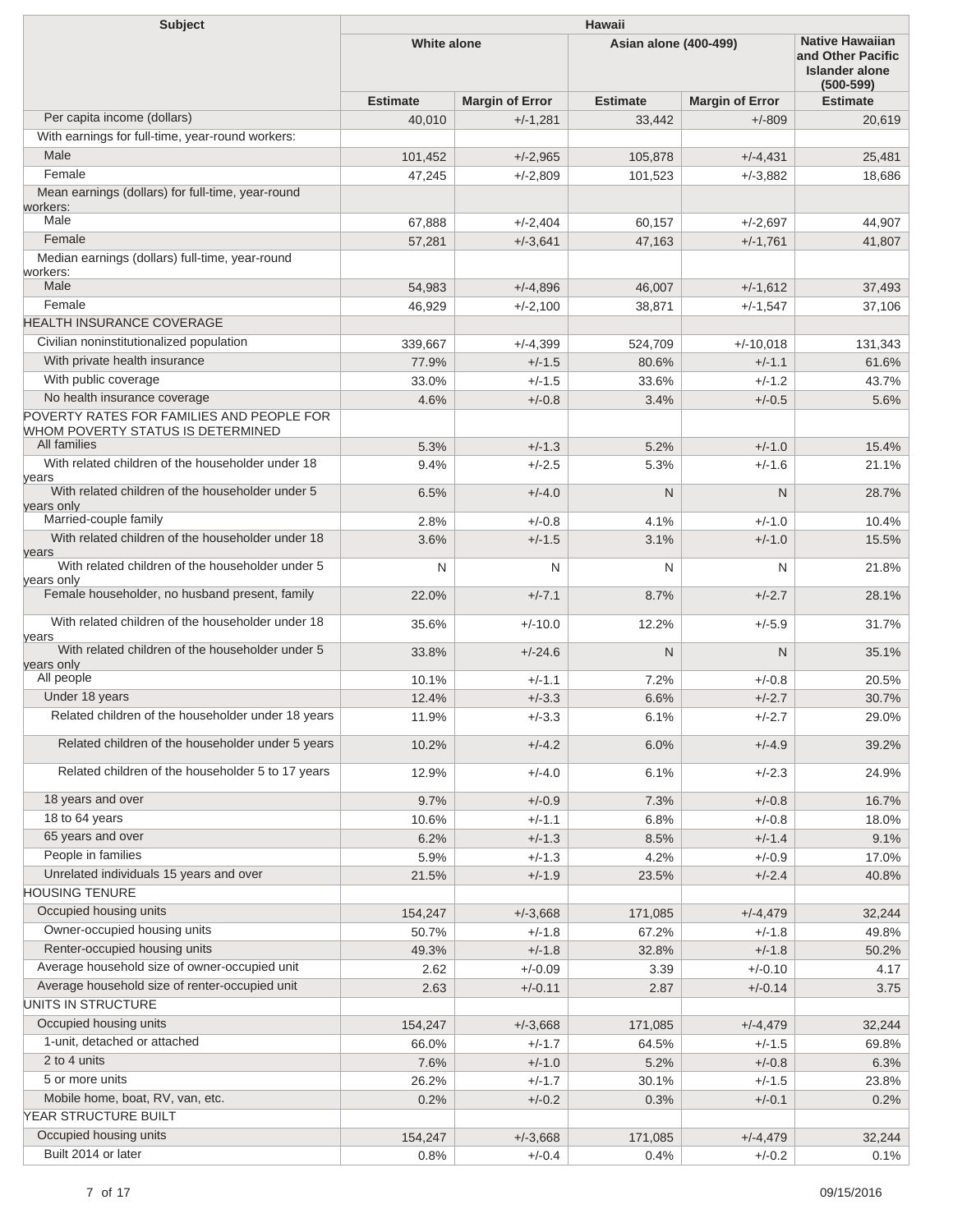| <b>Subject</b>                                                                                      | <b>Hawaii</b>      |                        |                              |                                                                                       |                 |  |  |
|-----------------------------------------------------------------------------------------------------|--------------------|------------------------|------------------------------|---------------------------------------------------------------------------------------|-----------------|--|--|
|                                                                                                     | <b>White alone</b> |                        | <b>Asian alone (400-499)</b> | <b>Native Hawaiian</b><br>and Other Pacific<br><b>Islander alone</b><br>$(500 - 599)$ |                 |  |  |
|                                                                                                     | <b>Estimate</b>    | <b>Margin of Error</b> | <b>Estimate</b>              | <b>Margin of Error</b>                                                                | <b>Estimate</b> |  |  |
| Built 2010 to 2013                                                                                  | 4.1%               | $+/-0.9$               | 1.6%                         | $+/-0.4$                                                                              | 3.4%            |  |  |
| Built 2000 to 2009                                                                                  | 17.8%              | $+/-1.5$               | 8.8%                         | $+/-0.9$                                                                              | 14.0%           |  |  |
| Built 1980 to 1999                                                                                  | 31.4%              | $+/-1.8$               | 26.8%                        | $+/-1.6$                                                                              | 29.4%           |  |  |
| Built 1960 to 1979                                                                                  | 30.7%              | $+/-1.6$               | 42.9%                        | $+/-1.6$                                                                              | 39.4%           |  |  |
| Built 1940 to 1959                                                                                  | 11.5%              | $+/-1.1$               | 15.9%                        | $+/-1.1$                                                                              | 11.2%           |  |  |
| Built 1939 or earlier                                                                               | 3.7%               | $+/-0.6$               | 3.6%                         | $+/-0.6$                                                                              | 2.5%            |  |  |
| <b>VEHICLES AVAILABLE</b>                                                                           |                    |                        |                              |                                                                                       |                 |  |  |
| Occupied housing units                                                                              | 154,247            | $+/-3,668$             | 171,085                      | $+/-4,479$                                                                            | 32,244          |  |  |
| None                                                                                                | 6.2%               | $+/-1.0$               | 10.0%                        | $+/-1.0$                                                                              | 9.8%            |  |  |
| 1 or more                                                                                           | 93.8%              | $+/-1.0$               | 90.0%                        | $+/-1.0$                                                                              | 90.2%           |  |  |
| <b>HOUSE HEATING FUEL</b>                                                                           |                    |                        |                              |                                                                                       |                 |  |  |
| Occupied housing units                                                                              | 154,247            | $+/-3,668$             | 171,085                      | $+/-4,479$                                                                            | 32,244          |  |  |
| Gas                                                                                                 | 2.3%               | $+/-0.5$               | 3.8%                         | $+/-0.6$                                                                              | 1.1%            |  |  |
| Electricity                                                                                         | 22.5%              | $+/-1.2$               | 35.0%                        | $+/-1.5$                                                                              | 23.5%           |  |  |
| All other fuels                                                                                     | 3.4%               | $+/-0.7$               | 3.5%                         | $+/-0.5$                                                                              | 1.7%            |  |  |
| No fuel used                                                                                        | 71.8%              | $+/-1.4$               | 57.7%                        | $+/-1.7$                                                                              | 73.7%           |  |  |
| SELECTED CHARACTERISTICS                                                                            |                    |                        |                              |                                                                                       |                 |  |  |
| Occupied housing units                                                                              | 154,247            | $+/-3,668$             | 171,085                      | $+/-4.479$                                                                            | 32,244          |  |  |
| No telephone service available                                                                      | 2.5%               | $+/-0.7$               | 2.1%                         | $+/-0.4$                                                                              | 3.5%            |  |  |
| 1.01 or more occupants per room                                                                     | 6.1%               | $+/-1.0$               | 10.0%                        | $+/-0.9$                                                                              | 18.8%           |  |  |
| SELECTED MONTHLY OWNER COSTS AS A<br>PERCENTAGE OF HOUSEHOLD INCOME IN THE<br><b>PAST 12 MONTHS</b> |                    |                        |                              |                                                                                       |                 |  |  |
| Housing units with a mortgage (excluding units where<br>SMOC cannot be computed)                    | 50,733             | $+/-2,582$             | 70,618                       | $+/-3,326$                                                                            | 11,711          |  |  |
| Less than 30 percent                                                                                | 56.4%              | $+/-2.9$               | 61.6%                        | $+/-2.4$                                                                              | 61.0%           |  |  |
| 30 percent or more                                                                                  | 43.6%              | $+/-2.9$               | 38.4%                        | $+/-2.4$                                                                              | 39.0%           |  |  |
| <b>OWNER CHARACTERISTICS</b>                                                                        |                    |                        |                              |                                                                                       |                 |  |  |
| Owner-occupied housing units                                                                        | 78,140             | $+/-2,738$             | 115,053                      | $+/-3.755$                                                                            | 16,058          |  |  |
| Median value (dollars)                                                                              | 595,500            | $+/-18.699$            | 591,100                      | $+/-12,151$                                                                           | 447,300         |  |  |
| Median selected monthly owner costs with a<br>mortgage (dollars)                                    | 2,376              | $+/-79$                | 2,261                        | $+/-54$                                                                               | 1,833           |  |  |
| Median selected monthly owner costs without a<br>mortgage (dollars)                                 | 508                | $+/-36$                | 501                          | $+/-17$                                                                               | 397             |  |  |
| GROSS RENT AS A PERCENTAGE OF HOUSEHOLD<br><b>INCOME IN THE PAST 12 MONTHS</b>                      |                    |                        |                              |                                                                                       |                 |  |  |
| Occupied units paying rent (excluding units where<br><b>GRAPI</b> cannot be computed)               | 72,572             | $+/-3,780$             | 49,256                       | $+/-3,496$                                                                            | 15,095          |  |  |
| Less than 30 percent                                                                                | 39.0%              | $+/-3.1$               | 49.7%                        | $+/-3.2$                                                                              | 44.0%           |  |  |
| 30 percent or more                                                                                  | 61.0%              | $+/-3.1$               | 50.3%                        | $+/-3.2$                                                                              | 56.0%           |  |  |
| <b>GROSS RENT</b>                                                                                   |                    |                        |                              |                                                                                       |                 |  |  |
| Occupied units paying rent                                                                          | 73,419             | $+/-3,760$             | 50,267                       | $+/-3,583$                                                                            | 15,181          |  |  |
| Median gross rent (dollars)                                                                         | 1,864              | $+/-73$                | 1,281                        | $+/-44$                                                                               | 1,194           |  |  |
| COMPUTERS AND INTERNET USE                                                                          |                    |                        |                              |                                                                                       |                 |  |  |
| <b>Total households</b>                                                                             | 154,247            | $+/-3,668$             | 171,085                      | $+/-4,479$                                                                            | 32,244          |  |  |
| With a computer                                                                                     | 94.1%              | $+/-0.9$               | 84.0%                        | $+/-1.3$                                                                              | 82.0%           |  |  |
| With a broadband Internet subscription                                                              | 87.4%              | $+/-1.2$               | 78.2%                        | $+/-1.6$                                                                              | 71.9%           |  |  |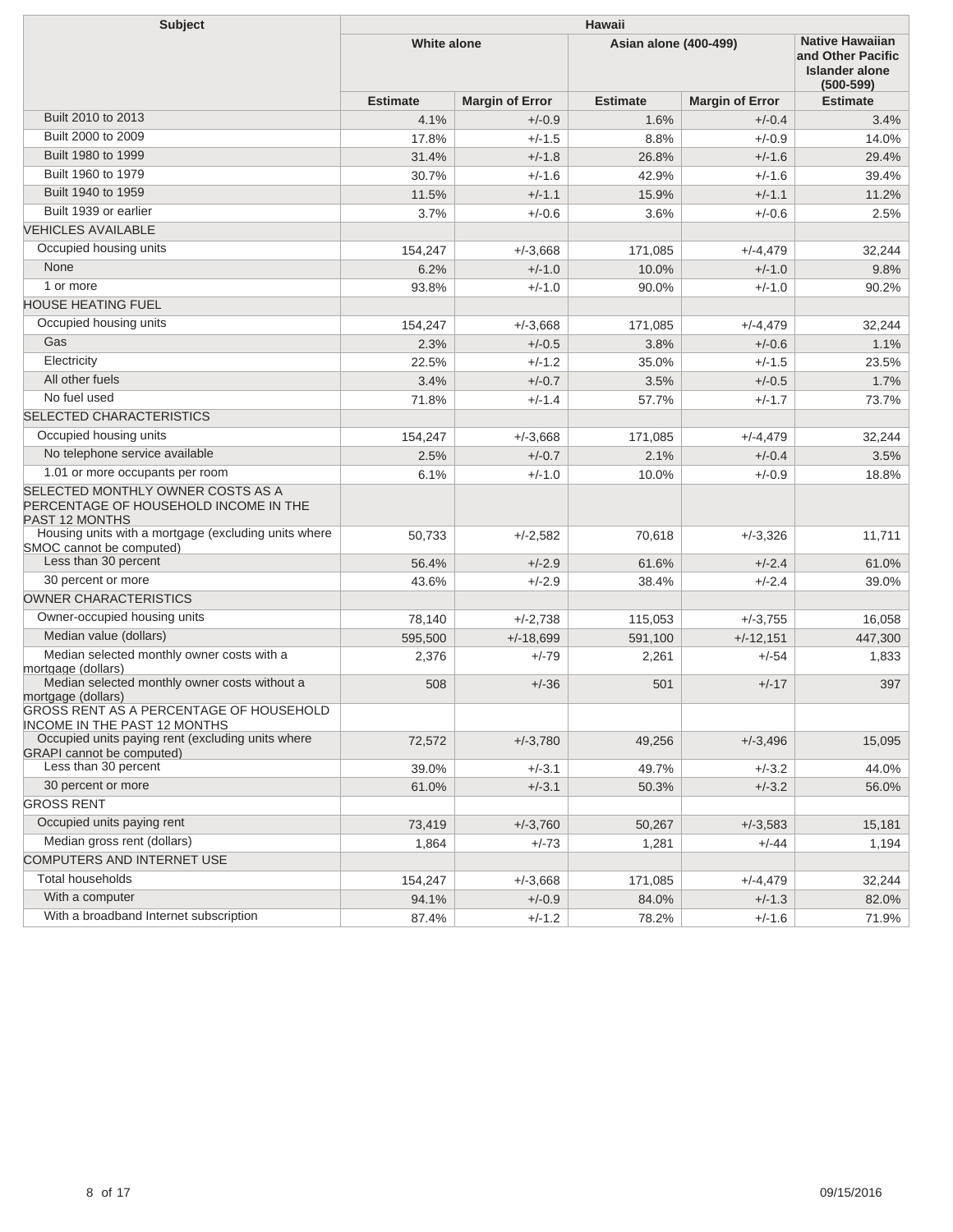| <b>Subject</b>                 | <b>Hawaii</b><br><b>Native Hawaiian</b><br>and Other Pacific<br><b>Islander alone</b><br>$(500 - 599)$ |
|--------------------------------|--------------------------------------------------------------------------------------------------------|
|                                | <b>Margin of Error</b>                                                                                 |
| TOTAL NUMBER OF RACES REPORTED |                                                                                                        |
| <b>Total population</b>        | $+/-5,671$                                                                                             |
| One race                       | $+/-0.1$                                                                                               |
| Two races                      | (X)                                                                                                    |
| Three races                    | (X)                                                                                                    |
| Four or more races             | (X)                                                                                                    |
| <b>SEX AND AGE</b>             |                                                                                                        |
| Total population               | $+/-5,671$                                                                                             |
| Male                           | $+/-1.1$                                                                                               |
| Female                         | $+/-1.1$                                                                                               |
|                                |                                                                                                        |
| Under 5 years                  | $+/-0.7$                                                                                               |
| 5 to 17 years                  | $+/-1.2$                                                                                               |
| 18 to 24 years                 | $+/-0.8$                                                                                               |
| 25 to 34 years                 | $+/-1.2$                                                                                               |
| 35 to 44 years                 | $+/-1.2$                                                                                               |
| 45 to 54 years                 | $+/-0.8$                                                                                               |
| 55 to 64 years                 | $+/-0.7$                                                                                               |
| 65 to 74 years                 | $+/-0.6$                                                                                               |
| 75 years and over              | $+/-0.4$                                                                                               |
| Median age (years)             | $+/-1.4$                                                                                               |
| 18 years and over              | $+/-1.3$                                                                                               |
| 21 years and over              | $+/-1.3$                                                                                               |
| 62 years and over              | $+/-1.1$                                                                                               |
| 65 years and over              | $+/-0.7$                                                                                               |
|                                |                                                                                                        |
| Under 18 years                 | $+/-2,690$                                                                                             |
| Male                           | $+/-2.2$                                                                                               |
| Female                         | $+/-2.2$                                                                                               |
| 18 years and over              | $+/-3,854$                                                                                             |
| Male                           | $+/-1.2$                                                                                               |
| Female                         | $+/-1.2$                                                                                               |
|                                |                                                                                                        |
| 18 to 34 years                 | $+/-2,360$                                                                                             |
| Male                           | $+/-2.6$                                                                                               |
| Female                         | $+/-2.6$                                                                                               |
| 35 to 64 years                 | $+/-2,194$                                                                                             |
| Male                           | $+/-1.9$                                                                                               |
| Female                         | $+/-1.9$                                                                                               |
|                                |                                                                                                        |
| 65 years and over              | $+/-934$                                                                                               |
| Male                           | $+/-3.4$                                                                                               |
| Female                         | $+/-3.4$                                                                                               |
| <b>RELATIONSHIP</b>            |                                                                                                        |
| Population in households       | $+/-5,896$                                                                                             |
| Householder or spouse          | $+/-1.9$                                                                                               |
| Child                          | $+/-2.3$                                                                                               |
| Other relatives                | $+/-3.0$                                                                                               |
| <b>Nonrelatives</b>            | $+/-1.8$                                                                                               |
| Unmarried partner              | $+/-0.6$                                                                                               |
|                                |                                                                                                        |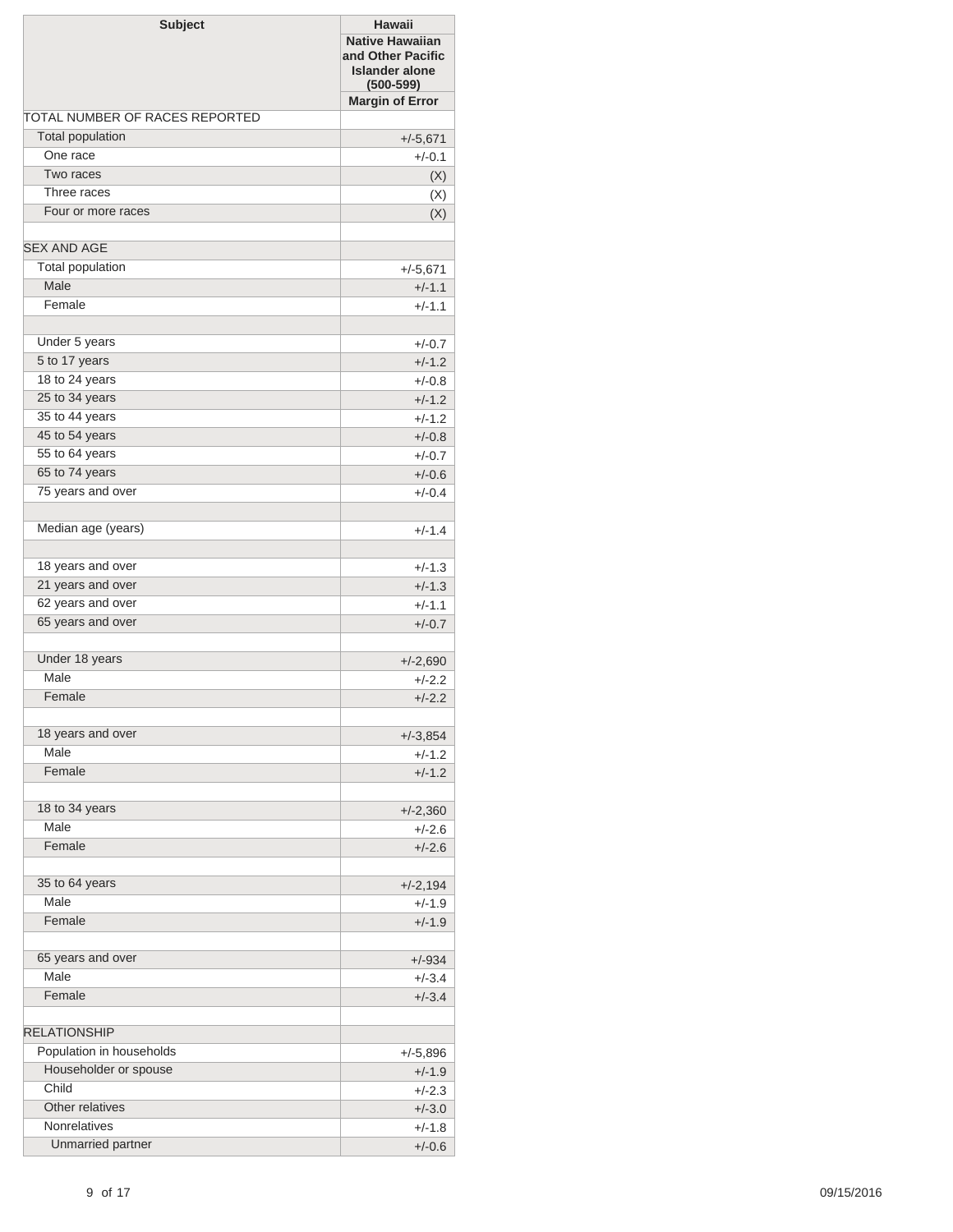| <b>Subject</b>                                                                                 | Hawaii<br><b>Native Hawaiian</b><br>and Other Pacific<br><b>Islander alone</b><br>$(500 - 599)$ |
|------------------------------------------------------------------------------------------------|-------------------------------------------------------------------------------------------------|
|                                                                                                | <b>Margin of Error</b>                                                                          |
|                                                                                                |                                                                                                 |
| <b>HOUSEHOLDS BY TYPE</b>                                                                      |                                                                                                 |
| Households                                                                                     | $+/-1,694$                                                                                      |
| Family households<br>With own children of the householder under 18                             | $+/-3.3$                                                                                        |
| years                                                                                          | $+/-3.2$                                                                                        |
| Married-couple family                                                                          | $+/-4.2$                                                                                        |
| With own children of the householder under 18                                                  | $+/-3.1$                                                                                        |
| years<br>Female householder, no husband present, family                                        | $+/-2.9$                                                                                        |
| With own children of the householder under 18                                                  | $+/-2.2$                                                                                        |
| years<br>Nonfamily households                                                                  | $+/-3.3$                                                                                        |
| Male householder                                                                               | $+/-2.7$                                                                                        |
| Living alone                                                                                   | $+/-2.5$                                                                                        |
| Not living alone                                                                               | $+/-1.2$                                                                                        |
| Female householder                                                                             | $+/-2.2$                                                                                        |
| Living alone                                                                                   | $+/-1.7$                                                                                        |
| Not living alone                                                                               | $+/-1.6$                                                                                        |
|                                                                                                |                                                                                                 |
| Average household size                                                                         | $+/-0.24$                                                                                       |
| Average family size                                                                            | $+/-0.24$                                                                                       |
| <b>MARITAL STATUS</b>                                                                          |                                                                                                 |
| Population 15 years and over                                                                   | $+/-4,054$                                                                                      |
| Now married, except separated                                                                  | $+/-2.8$                                                                                        |
| Widowed                                                                                        | $+/-1.0$                                                                                        |
| <b>Divorced</b>                                                                                | $+/-1.3$                                                                                        |
| Separated                                                                                      | $+/-0.8$                                                                                        |
| Never married                                                                                  | $+/-2.3$                                                                                        |
|                                                                                                |                                                                                                 |
| Male 15 years and over                                                                         | $+/-2,338$                                                                                      |
| Now married, except separated                                                                  | $+/-3.4$                                                                                        |
| Widowed                                                                                        | $+/-0.9$                                                                                        |
| <b>Divorced</b>                                                                                | $+/-2.1$                                                                                        |
| Separated                                                                                      | $+/-0.9$                                                                                        |
| Never married                                                                                  | $+/-3.6$                                                                                        |
|                                                                                                |                                                                                                 |
| Female 15 years and over<br>Now married, except separated                                      | $+/-2,435$                                                                                      |
| Widowed                                                                                        | $+/-3.4$                                                                                        |
| <b>Divorced</b>                                                                                | $+/-1.9$<br>$+/-1.6$                                                                            |
| Separated                                                                                      | $+/-1.3$                                                                                        |
| Never married                                                                                  | $+/-2.7$                                                                                        |
|                                                                                                |                                                                                                 |
| SCHOOL ENROLLMENT                                                                              |                                                                                                 |
| Population 3 years and over enrolled in school                                                 | $+/-2,647$                                                                                      |
| Nursery school, preschool                                                                      | $+/-2.1$                                                                                        |
| Kindergarten                                                                                   | $+/-2.7$                                                                                        |
| Elementary school (grades 1-8)                                                                 | $+/-4.3$                                                                                        |
| High school (grades 9-12)                                                                      | $+/-3.2$                                                                                        |
| College or graduate school                                                                     | $+/-3.5$                                                                                        |
|                                                                                                |                                                                                                 |
| Male 3 years and over enrolled in school                                                       | $+/-1,586$                                                                                      |
| Percent enrolled in kindergarten to grade 12<br>Percent enrolled in college or graduate school | $+/-5.8$                                                                                        |
| Female 3 years and over enrolled in school                                                     | $+/-4.9$                                                                                        |
|                                                                                                | $+/-1,724$                                                                                      |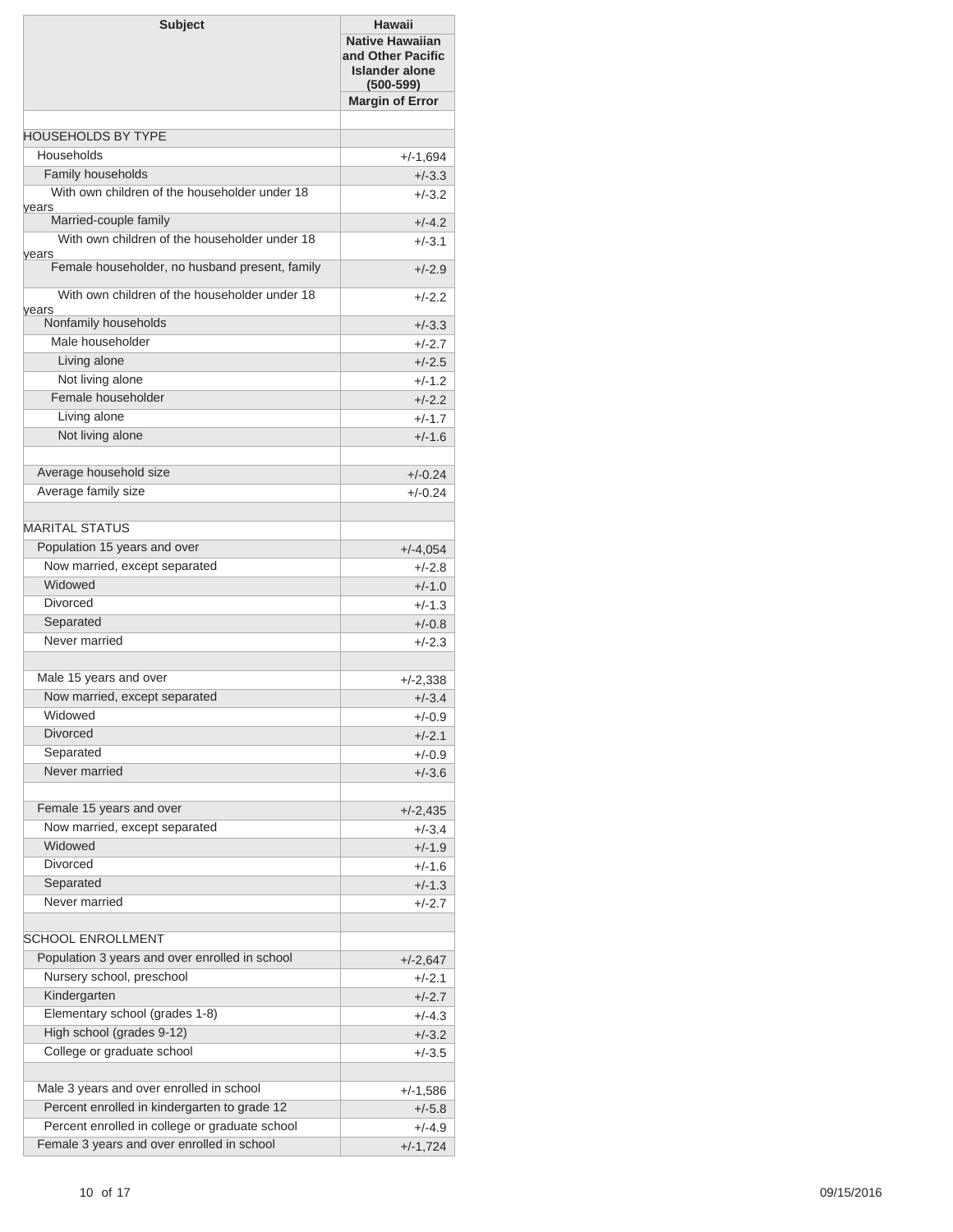| <b>Subject</b>                                                                             | <b>Hawaii</b><br><b>Native Hawaiian</b><br>and Other Pacific<br><b>Islander alone</b><br>$(500 - 599)$ |
|--------------------------------------------------------------------------------------------|--------------------------------------------------------------------------------------------------------|
|                                                                                            | <b>Margin of Error</b>                                                                                 |
| Percent enrolled in kindergarten to grade 12                                               | $+/-4.8$                                                                                               |
| Percent enrolled in college or graduate school                                             | $+/-4.3$                                                                                               |
|                                                                                            |                                                                                                        |
| <b>EDUCATIONAL ATTAINMENT</b>                                                              |                                                                                                        |
| Population 25 years and over                                                               | $+/-3,124$                                                                                             |
| Less than high school diploma                                                              | $+/-1.9$                                                                                               |
| High school graduate (includes equivalency)                                                | $+/-3.3$                                                                                               |
| Some college or associate's degree                                                         | $+/-2.7$                                                                                               |
| Bachelor's degree                                                                          | $+/-1.6$                                                                                               |
| Graduate or professional degree                                                            | $+/-1.1$                                                                                               |
|                                                                                            |                                                                                                        |
| High school graduate or higher                                                             | $+/-1.9$                                                                                               |
| Male, high school graduate or higher                                                       | $+/-2.3$                                                                                               |
| Female, high school graduate or higher                                                     | $+/-2.6$                                                                                               |
| Bachelor's degree or higher                                                                | $+/-2.0$                                                                                               |
| Male, bachelor's degree or higher                                                          | $+/-2.8$                                                                                               |
| Female, bachelor's degree or higher                                                        | $+/-2.7$                                                                                               |
|                                                                                            |                                                                                                        |
| <b>FFRTILITY</b>                                                                           |                                                                                                        |
| Women 15 to 50 years                                                                       | $+/-1,993$                                                                                             |
| Women 15 to 50 years who had a birth in the past 12                                        | $+/-838$                                                                                               |
| months<br>Unmarried women 15 to 50 years who had a birth in                                | $+/-487$                                                                                               |
| the past 12 months<br>As a percent of all women with a birth in the past<br>12 months      | $+/-15.4$                                                                                              |
| RESPONSIBILITY FOR GRANDCHILDREN UNDER 18<br>YEARS<br>Population 30 years and over         | $+/-2,687$                                                                                             |
| Grandparents living with grandchild(ren)                                                   | $+/-1.8$                                                                                               |
| Grandparents responsible for grandchildren as a<br>percentage of living with grandchildren | $+/-9.0$                                                                                               |
| <b>VETERAN STATUS</b>                                                                      |                                                                                                        |
| Civilian population 18 years and over                                                      | $+/-3,711$                                                                                             |
| Civilian veteran                                                                           | $+/-1.4$                                                                                               |
|                                                                                            |                                                                                                        |
| <b>DISABILITY STATUS</b>                                                                   |                                                                                                        |
| Total civilian noninstitutionalized population                                             | $+/-5,644$                                                                                             |
| With a disability                                                                          | $+/-1.4$                                                                                               |
|                                                                                            |                                                                                                        |
| Civilian noninstitutionalized population under 18 years                                    | $+/-2,685$                                                                                             |
| With a disability                                                                          | +/-1.2                                                                                                 |
| Civilian noninstitutionalized population 18 to 64 years                                    | $+/-3,546$                                                                                             |
| With a disability                                                                          | $+/-1.6$                                                                                               |
| Civilian noninstitutionalized population 65 years and<br>older                             | $+/-945$                                                                                               |
| With a disability                                                                          | $+/-6.0$                                                                                               |
| RESIDENCE 1 YEAR AGO                                                                       |                                                                                                        |
| Population 1 year and over                                                                 | $+/-5,664$                                                                                             |
| Same house                                                                                 | +/-2.9                                                                                                 |
| Different house in the U.S.                                                                | $+/-2.6$                                                                                               |
| Same county                                                                                | $+/-2.5$                                                                                               |
| Different county                                                                           | $+/-0.8$                                                                                               |
|                                                                                            |                                                                                                        |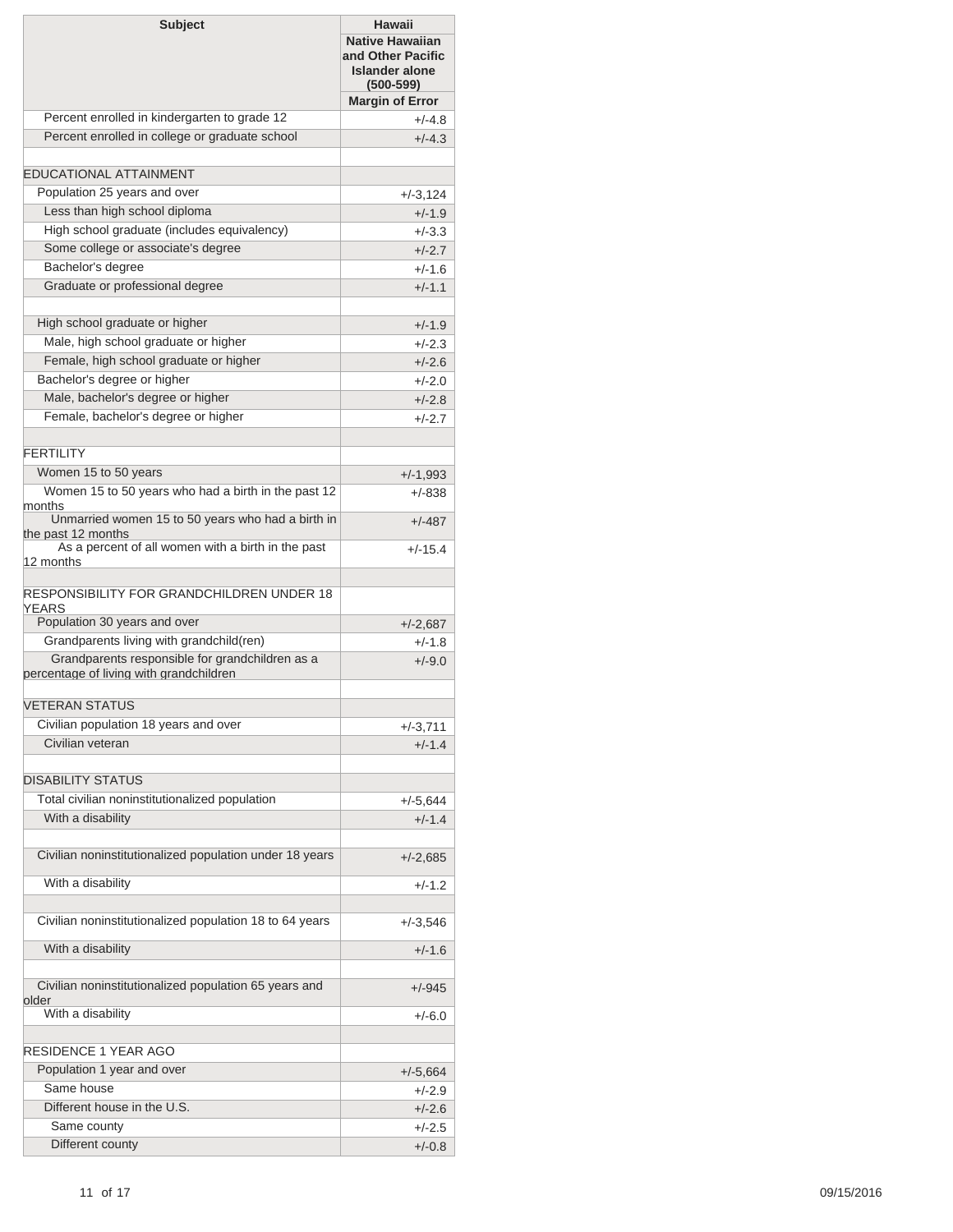| <b>Subject</b>                                                 | Hawaii<br><b>Native Hawaiian</b><br>and Other Pacific<br><b>Islander alone</b><br>$(500 - 599)$ |
|----------------------------------------------------------------|-------------------------------------------------------------------------------------------------|
|                                                                | <b>Margin of Error</b>                                                                          |
| Same state                                                     | $+/-0.5$                                                                                        |
| Different state                                                | $+/-0.6$                                                                                        |
| Abroad                                                         | $+/-0.7$                                                                                        |
| PLACE OF BIRTH, CITIZENSHIP STATUS AND YEAR<br>OF ENTRY        |                                                                                                 |
| <b>Native</b>                                                  | $+/-5,759$                                                                                      |
| Male                                                           | $+/-1.5$                                                                                        |
| Female                                                         | $+/-1.5$                                                                                        |
| Foreign born                                                   | $+/-3,089$                                                                                      |
| Male                                                           | $+/-6.6$                                                                                        |
| Female                                                         | $+/-6.6$                                                                                        |
|                                                                |                                                                                                 |
| Foreign born; naturalized U.S. citizen                         | $+/-1,422$                                                                                      |
| Male                                                           | $+/-15.9$                                                                                       |
| Female                                                         | $+/-15.9$                                                                                       |
| Foreign born; not a U.S. citizen                               | $+/-2.641$                                                                                      |
| Male                                                           | $+/-7.6$                                                                                        |
| Female                                                         | $+/-7.6$                                                                                        |
| Population born outside the United States                      |                                                                                                 |
| Entered 2010 or later                                          | $+/-3,089$                                                                                      |
| Entered 2000 to 2009                                           | $+/-5.9$                                                                                        |
| Entered before 2000                                            | $+/-8.8$                                                                                        |
|                                                                | $+/-7.8$                                                                                        |
| WORLD REGION OF BIRTH OF FOREIGN BORN                          |                                                                                                 |
| Foreign-born population excluding population born at<br>sea    | $+/-3,089$                                                                                      |
| Europe                                                         | N                                                                                               |
| Asia                                                           | N                                                                                               |
| Africa                                                         | N                                                                                               |
| Oceania                                                        | N                                                                                               |
| Latin America                                                  | N                                                                                               |
| Northern America                                               | N                                                                                               |
| LANGUAGE SPOKEN AT HOME AND ABILITY TO<br><b>SPEAK ENGLISH</b> |                                                                                                 |
| Population 5 years and over                                    | $+/-5,313$                                                                                      |
| English only                                                   | $+/-3.9$                                                                                        |
| Language other than English                                    | $+/-3.9$                                                                                        |
| Speak English less than "very well"                            | $+/-2.3$                                                                                        |
| <b>EMPLOYMENT STATUS</b>                                       |                                                                                                 |
| Population 16 years and over                                   | $+/-3,984$                                                                                      |
| In labor force                                                 | $+/-2.4$                                                                                        |
| Civilian labor force                                           | $+/-2.5$                                                                                        |
| Employed                                                       | $+/-2.6$                                                                                        |
| Unemployed                                                     | $+/-1.4$                                                                                        |
| <b>Unemployment Rate</b>                                       | $+/-2.2$                                                                                        |
| <b>Armed Forces</b>                                            | $+/-0.5$                                                                                        |
| Not in labor force                                             | $+/-2.4$                                                                                        |
| Females 16 years and over                                      |                                                                                                 |
| In labor force                                                 | $+/-2,377$<br>$+/-3.6$                                                                          |
| Civilian labor force                                           | $+/-3.6$                                                                                        |
| Employed                                                       | $+/-3.8$                                                                                        |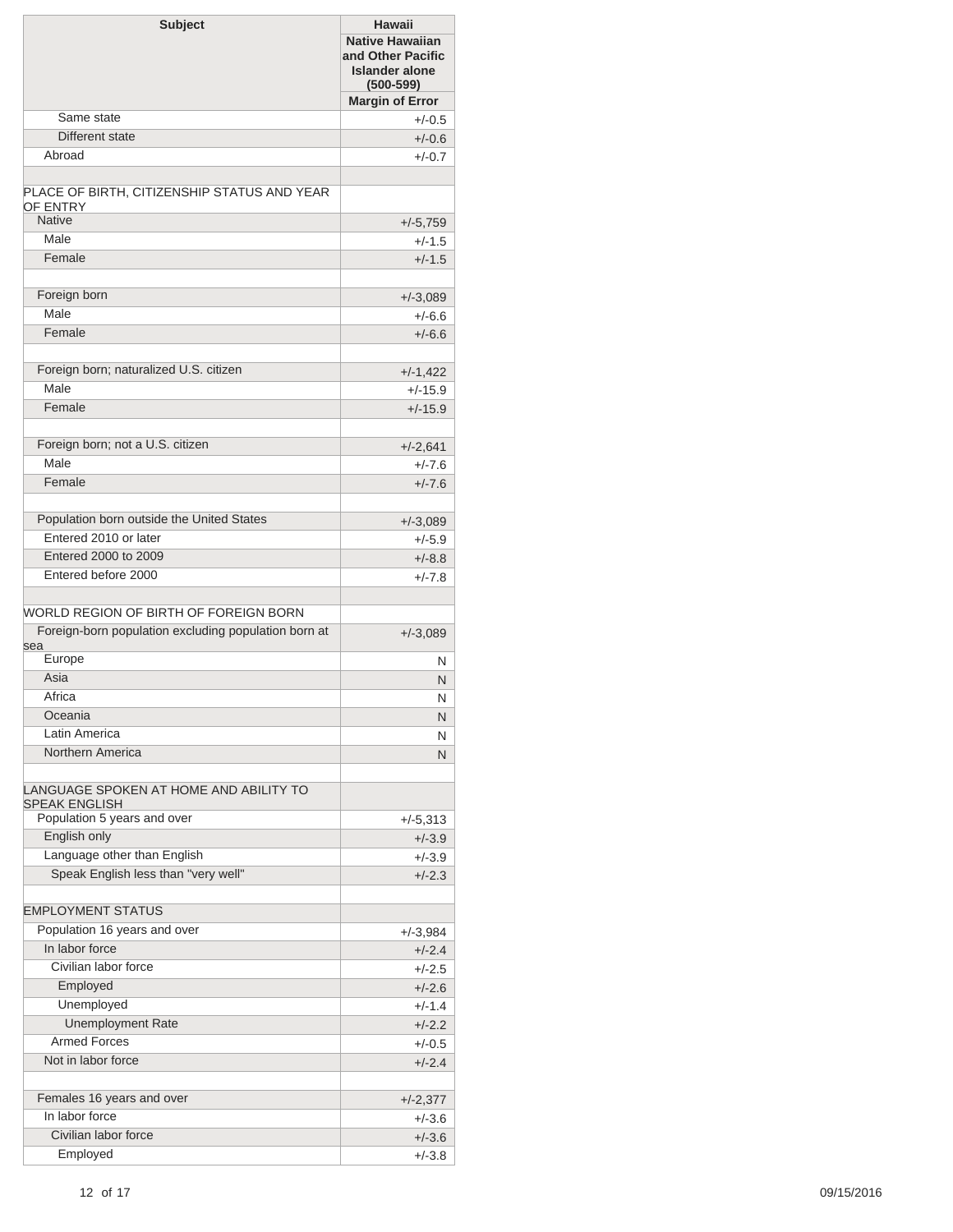| <b>Subject</b>                                                                                                                                    | <b>Hawaii</b><br><b>Native Hawaiian</b><br>and Other Pacific<br><b>Islander alone</b><br>$(500 - 599)$ |
|---------------------------------------------------------------------------------------------------------------------------------------------------|--------------------------------------------------------------------------------------------------------|
|                                                                                                                                                   | <b>Margin of Error</b>                                                                                 |
| Unemployed                                                                                                                                        | $+/-1.8$                                                                                               |
| <b>Unemployment Rate</b>                                                                                                                          | $+/-2.9$                                                                                               |
|                                                                                                                                                   |                                                                                                        |
| COMMUTING TO WORK                                                                                                                                 |                                                                                                        |
| Workers 16 years and over                                                                                                                         | $+/-3,238$                                                                                             |
| Car, truck, or van - drove alone<br>Car, truck, or van - carpooled                                                                                | $+/-4.1$                                                                                               |
| Public transportation (excluding taxicab)                                                                                                         | $+/-2.7$<br>$+/-2.6$                                                                                   |
| Walked                                                                                                                                            | $+/-1.1$                                                                                               |
| Other means                                                                                                                                       | $+/-1.0$                                                                                               |
| Worked at home                                                                                                                                    | $+/-1.1$                                                                                               |
| Mean travel time to work (minutes)                                                                                                                | $+/-1.5$                                                                                               |
|                                                                                                                                                   |                                                                                                        |
| <b>OCCUPATION</b>                                                                                                                                 |                                                                                                        |
| Civilian employed population 16 years and over                                                                                                    | $+/-3,148$                                                                                             |
| Management, business, science, and arts                                                                                                           | $+/-3.0$                                                                                               |
| occupations                                                                                                                                       |                                                                                                        |
| Service occupations                                                                                                                               | $+/-2.8$                                                                                               |
| Sales and office occupations<br>Natural resources, construction, and maintenance                                                                  | $+/-3.0$                                                                                               |
| occupations                                                                                                                                       | $+/-1.9$                                                                                               |
| Production, transportation, and material moving<br>occupations                                                                                    | $+/-2.6$                                                                                               |
| Male civilian employed population 16 years and over                                                                                               | $+/-2,113$                                                                                             |
| Management, business, science, and arts<br>occupations                                                                                            | $+/-3.3$                                                                                               |
| Service occupations                                                                                                                               | $+/-3.7$                                                                                               |
| Sales and office occupations                                                                                                                      | $+/-3.3$                                                                                               |
| Natural resources, construction, and maintenance<br>occupations                                                                                   | $+/-3.5$                                                                                               |
| Production, transportation, and material moving<br>occupations                                                                                    | $+/-2.9$                                                                                               |
| Female civilian employed population 16 years and<br>over                                                                                          | $+/-2,204$                                                                                             |
| Management, business, science, and arts<br>occupations                                                                                            | $+/-4.8$                                                                                               |
| Service occupations                                                                                                                               | $+/-4.2$                                                                                               |
| Sales and office occupations                                                                                                                      | $+/-5.2$                                                                                               |
| Natural resources, construction, and maintenance<br>occupations                                                                                   | $+/-0.8$                                                                                               |
| Production, transportation, and material moving<br>occupations                                                                                    | $+/-3.9$                                                                                               |
|                                                                                                                                                   |                                                                                                        |
| <b>INDUSTRY</b>                                                                                                                                   |                                                                                                        |
| Civilian employed population 16 years and over                                                                                                    | $+/-3,148$                                                                                             |
| Agriculture, forestry, fishing and hunting, and mining                                                                                            | $+/-0.6$                                                                                               |
| Construction                                                                                                                                      | $+/-1.9$                                                                                               |
| Manufacturing                                                                                                                                     | $+/-1.0$                                                                                               |
| Wholesale trade                                                                                                                                   | $+/-1.1$                                                                                               |
| Retail trade                                                                                                                                      | $+/-2.2$                                                                                               |
| Transportation and warehousing, and utilities                                                                                                     | $+/-2.3$                                                                                               |
| Information                                                                                                                                       | $+/-0.6$                                                                                               |
| Finance and insurance, and real estate and rental<br>and leasing                                                                                  | $+/-1.9$                                                                                               |
| Professional, scientific, and management, and<br>administrative and waste management services<br>Educational services, and health care and social | $+/-1.8$<br>$+/-2.8$                                                                                   |
| assistance<br>Arts, entertainment, and recreation, and                                                                                            | $+/-2.5$                                                                                               |
| accommodation and food services                                                                                                                   |                                                                                                        |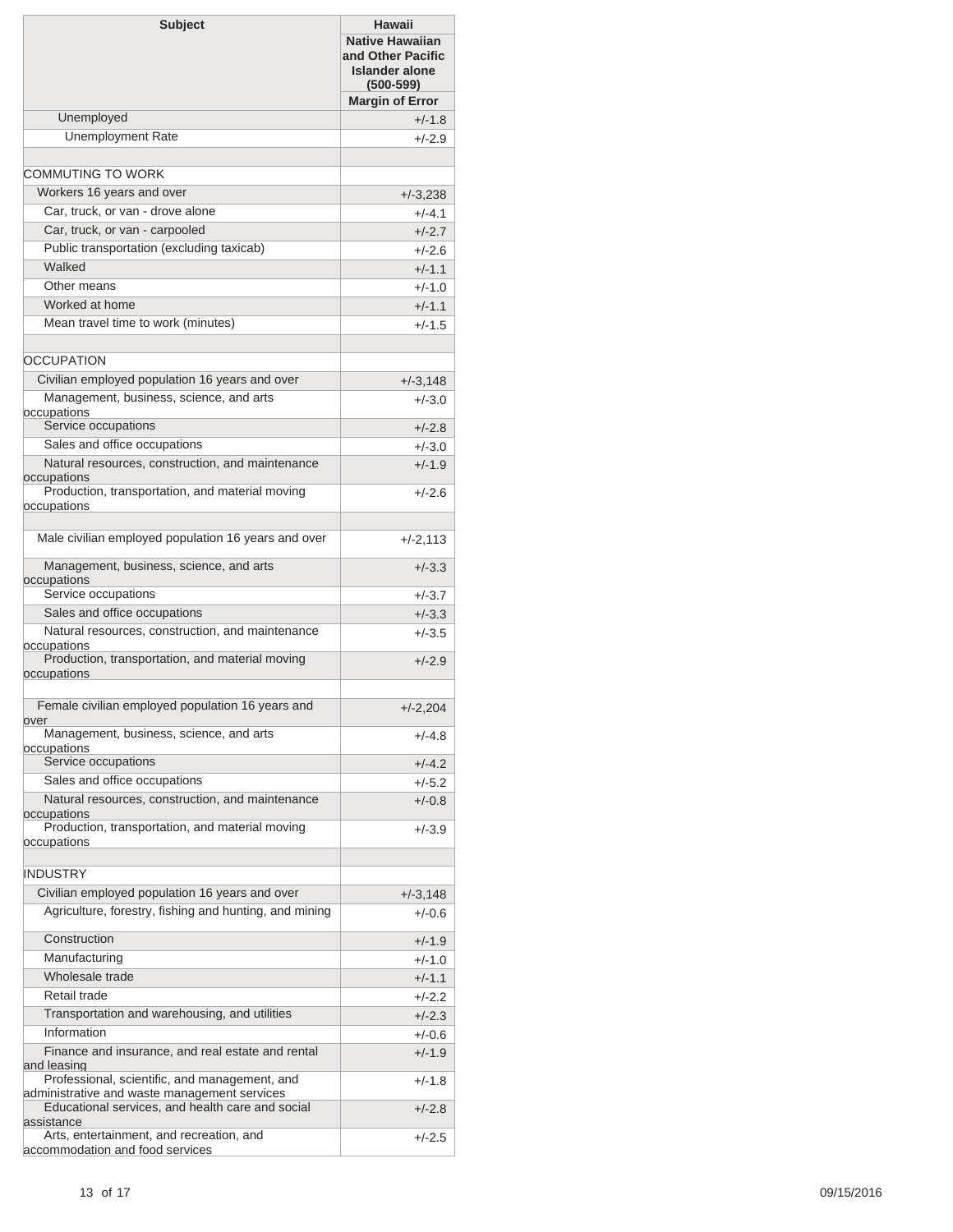| <b>Subject</b>                                                                                                 | <b>Hawaii</b><br><b>Native Hawaiian</b><br>and Other Pacific<br><b>Islander alone</b><br>$(500 - 599)$ |
|----------------------------------------------------------------------------------------------------------------|--------------------------------------------------------------------------------------------------------|
|                                                                                                                | <b>Margin of Error</b>                                                                                 |
| Other services (except public administration)                                                                  | $+/-1.5$                                                                                               |
| Public administration                                                                                          | $+/-1.7$                                                                                               |
| CLASS OF WORKER                                                                                                |                                                                                                        |
| Civilian employed population 16 years and over                                                                 |                                                                                                        |
| Private wage and salary workers                                                                                | $+/-3,148$                                                                                             |
| Government workers                                                                                             | $+/-2.6$                                                                                               |
| Self-employed workers in own not incorporated                                                                  | $+/-2.4$                                                                                               |
| business                                                                                                       | $+/-1.3$                                                                                               |
| Unpaid family workers                                                                                          | $+/-0.2$                                                                                               |
| INCOME IN THE PAST 12 MONTHS (IN 2015<br><b>INFLATION-ADJUSTED DOLLARS)</b><br>Households                      |                                                                                                        |
| Median household income (dollars)                                                                              | $+/-1,694$                                                                                             |
| With earnings                                                                                                  | $+/-4,965$                                                                                             |
| Mean earnings (dollars)                                                                                        | $+/-2.2$                                                                                               |
| With Social Security income                                                                                    | $+/-5,506$                                                                                             |
| Mean Social Security income (dollars)                                                                          | $+/-3.2$                                                                                               |
| With Supplemental Security Income                                                                              | $+/-1,468$                                                                                             |
| Mean Supplemental Security Income (dollars)                                                                    | $+/-2.1$                                                                                               |
| With cash public assistance income                                                                             | +/-886<br>$+/-1.7$                                                                                     |
| Mean cash public assistance income (dollars)                                                                   | +/-737                                                                                                 |
| With retirement income                                                                                         | $+/-3.0$                                                                                               |
| Mean retirement income (dollars)                                                                               | $+/-4,750$                                                                                             |
| With Food Stamp/SNAP benefits                                                                                  | $+/-3.1$                                                                                               |
| <b>Families</b>                                                                                                | $+/-1,499$                                                                                             |
| Median family income (dollars)                                                                                 | $+/-9,238$                                                                                             |
| Married-couple family                                                                                          | $+/-4.1$                                                                                               |
| Median income (dollars)                                                                                        | $+/-8,415$                                                                                             |
| Male householder, no spouse present, family                                                                    | $+/-3.3$                                                                                               |
| Median income (dollars)                                                                                        | $+/-13,719$                                                                                            |
| Female householder, no husband present, family                                                                 | $+/-3.6$                                                                                               |
| Median income (dollars)                                                                                        | $+/-10,625$                                                                                            |
| Individuals                                                                                                    | $+/-5,671$                                                                                             |
| Per capita income (dollars)                                                                                    | $+/-1,240$                                                                                             |
| With earnings for full-time, year-round workers:                                                               |                                                                                                        |
| Male                                                                                                           | $+/-2,035$                                                                                             |
| Female                                                                                                         | $+/-2,115$                                                                                             |
| Mean earnings (dollars) for full-time, year-round<br>workers:                                                  |                                                                                                        |
| Male                                                                                                           | $+/-2,669$                                                                                             |
| Female                                                                                                         | $+/-2,395$                                                                                             |
| Median earnings (dollars) full-time, year-round<br>workers:<br>Male                                            |                                                                                                        |
| Female                                                                                                         | $+/-5,448$                                                                                             |
| HEALTH INSURANCE COVERAGE                                                                                      | $+/-2,432$                                                                                             |
| Civilian noninstitutionalized population                                                                       | $+/-5,644$                                                                                             |
| With private health insurance                                                                                  | $+/-3.0$                                                                                               |
| With public coverage                                                                                           | $+/-2.9$                                                                                               |
| No health insurance coverage                                                                                   | $+/-1.0$                                                                                               |
| POVERTY RATES FOR FAMILIES AND PEOPLE FOR                                                                      |                                                                                                        |
| WHOM POVERTY STATUS IS DETERMINED                                                                              |                                                                                                        |
| All families                                                                                                   | $+/-3.5$                                                                                               |
| With related children of the householder under 18<br>years<br>With related children of the householder under 5 | $+/-5.0$<br>$+/-13.3$                                                                                  |
| years only<br>Married-couple family                                                                            |                                                                                                        |
|                                                                                                                | $+/-3.9$                                                                                               |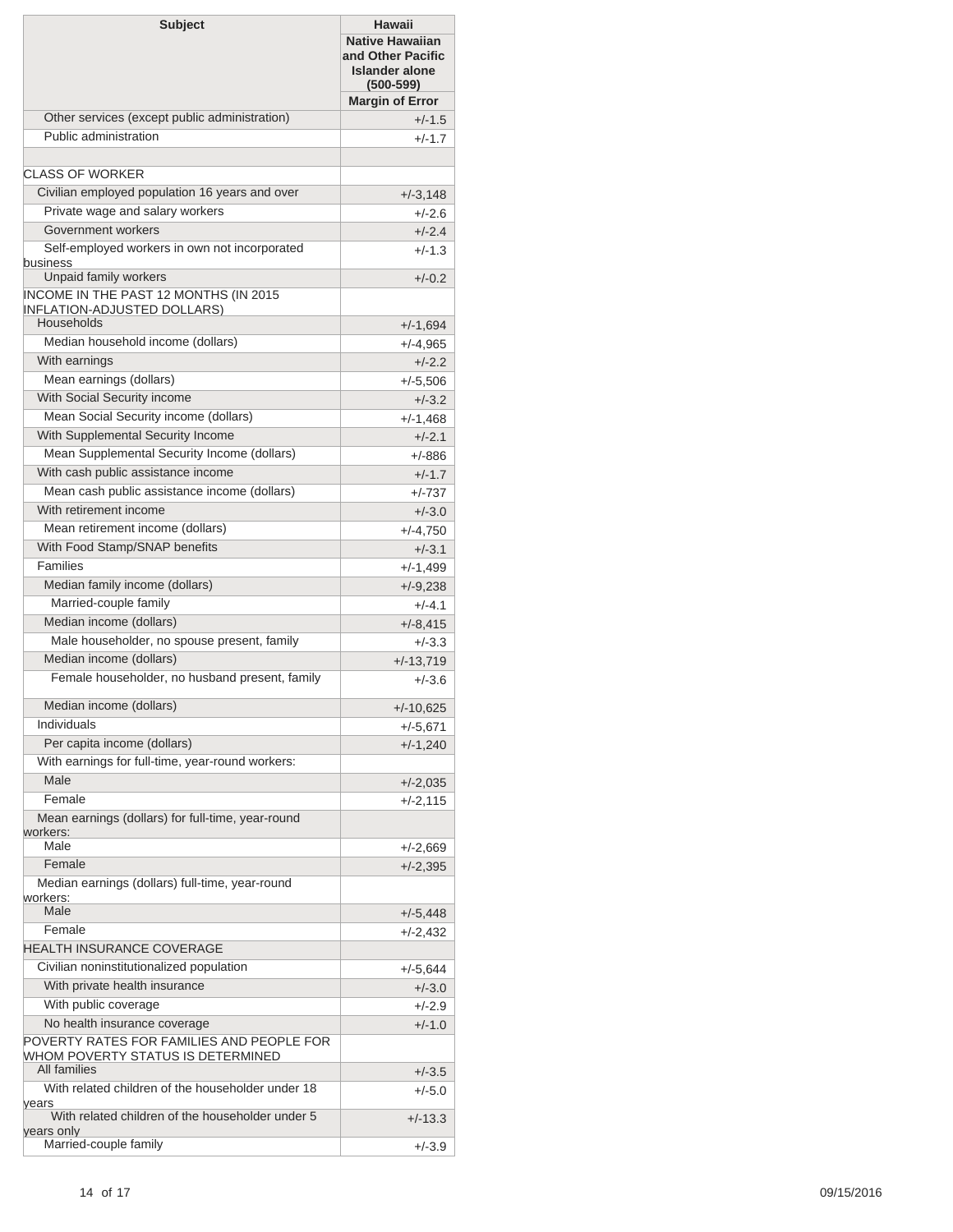| <b>Subject</b>                                                                               | Hawaii<br><b>Native Hawaiian</b><br>and Other Pacific<br><b>Islander alone</b><br>$(500-599)$ |
|----------------------------------------------------------------------------------------------|-----------------------------------------------------------------------------------------------|
| With related children of the householder under 18                                            | <b>Margin of Error</b><br>$+/-6.7$                                                            |
| years<br>With related children of the householder under 5                                    |                                                                                               |
| years only                                                                                   | $+/-16.1$                                                                                     |
| Female householder, no husband present, family                                               | $+/-9.7$                                                                                      |
| With related children of the householder under 18<br>years                                   | $+/-12.5$                                                                                     |
| With related children of the householder under 5<br>years only                               | $+/-27.7$                                                                                     |
| All people                                                                                   | $+/-3.6$                                                                                      |
| Under 18 years                                                                               | $+/-7.1$                                                                                      |
| Related children of the householder under 18 years                                           | $+/-7.2$                                                                                      |
| Related children of the householder under 5 years                                            | $+/-12.0$                                                                                     |
| Related children of the householder 5 to 17 years                                            | $+/-7.0$                                                                                      |
| 18 years and over                                                                            | $+/-2.8$                                                                                      |
| 18 to 64 years                                                                               | $+/-3.0$                                                                                      |
| 65 years and over                                                                            | $+/-4.0$                                                                                      |
| People in families                                                                           | $+/-3.8$                                                                                      |
| Unrelated individuals 15 years and over                                                      | $+/-6.9$                                                                                      |
| <b>HOUSING TENURE</b>                                                                        |                                                                                               |
| Occupied housing units                                                                       | $+/-1,694$                                                                                    |
| Owner-occupied housing units                                                                 | $+/-4.2$                                                                                      |
| Renter-occupied housing units                                                                | $+/-4.2$                                                                                      |
| Average household size of owner-occupied unit                                                | $+/-0.36$                                                                                     |
| Average household size of renter-occupied unit<br>UNITS IN STRUCTURE                         | $+/-0.31$                                                                                     |
| Occupied housing units                                                                       | $+/-1,694$                                                                                    |
| 1-unit, detached or attached                                                                 | $+/-4.2$                                                                                      |
| 2 to 4 units                                                                                 | $+/-2.0$                                                                                      |
| 5 or more units                                                                              | $+/-3.8$                                                                                      |
| Mobile home, boat, RV, van, etc.                                                             | $+/-0.2$                                                                                      |
| YEAR STRUCTURE BUILT                                                                         |                                                                                               |
| Occupied housing units                                                                       | $+/-1,694$                                                                                    |
| Built 2014 or later                                                                          | +/-0.1                                                                                        |
| Built 2010 to 2013                                                                           | $+/-1.9$                                                                                      |
| Built 2000 to 2009                                                                           | $+/-2.6$                                                                                      |
| Built 1980 to 1999                                                                           | $+/-3.5$                                                                                      |
| Built 1960 to 1979                                                                           | $+/-3.4$                                                                                      |
| Built 1940 to 1959                                                                           | $+/-2.8$                                                                                      |
| Built 1939 or earlier<br><b>VEHICLES AVAILABLE</b>                                           | $+/-1.2$                                                                                      |
| Occupied housing units                                                                       |                                                                                               |
| None                                                                                         | $+/-1,694$                                                                                    |
| 1 or more                                                                                    | $+/-2.6$<br>$+/-2.6$                                                                          |
| <b>HOUSE HEATING FUEL</b>                                                                    |                                                                                               |
| Occupied housing units                                                                       | $+/-1,694$                                                                                    |
| Gas                                                                                          | $+/-0.5$                                                                                      |
| Electricity                                                                                  | $+/-3.0$                                                                                      |
| All other fuels                                                                              | $+/-0.7$                                                                                      |
| No fuel used                                                                                 | $+/-3.0$                                                                                      |
| <b>SELECTED CHARACTERISTICS</b>                                                              |                                                                                               |
| Occupied housing units                                                                       | $+/-1,694$                                                                                    |
| No telephone service available                                                               | $+/-1.3$                                                                                      |
| 1.01 or more occupants per room                                                              | $+/-3.4$                                                                                      |
| SELECTED MONTHLY OWNER COSTS AS A<br>PERCENTAGE OF HOUSEHOLD INCOME IN THE<br>PAST 12 MONTHS |                                                                                               |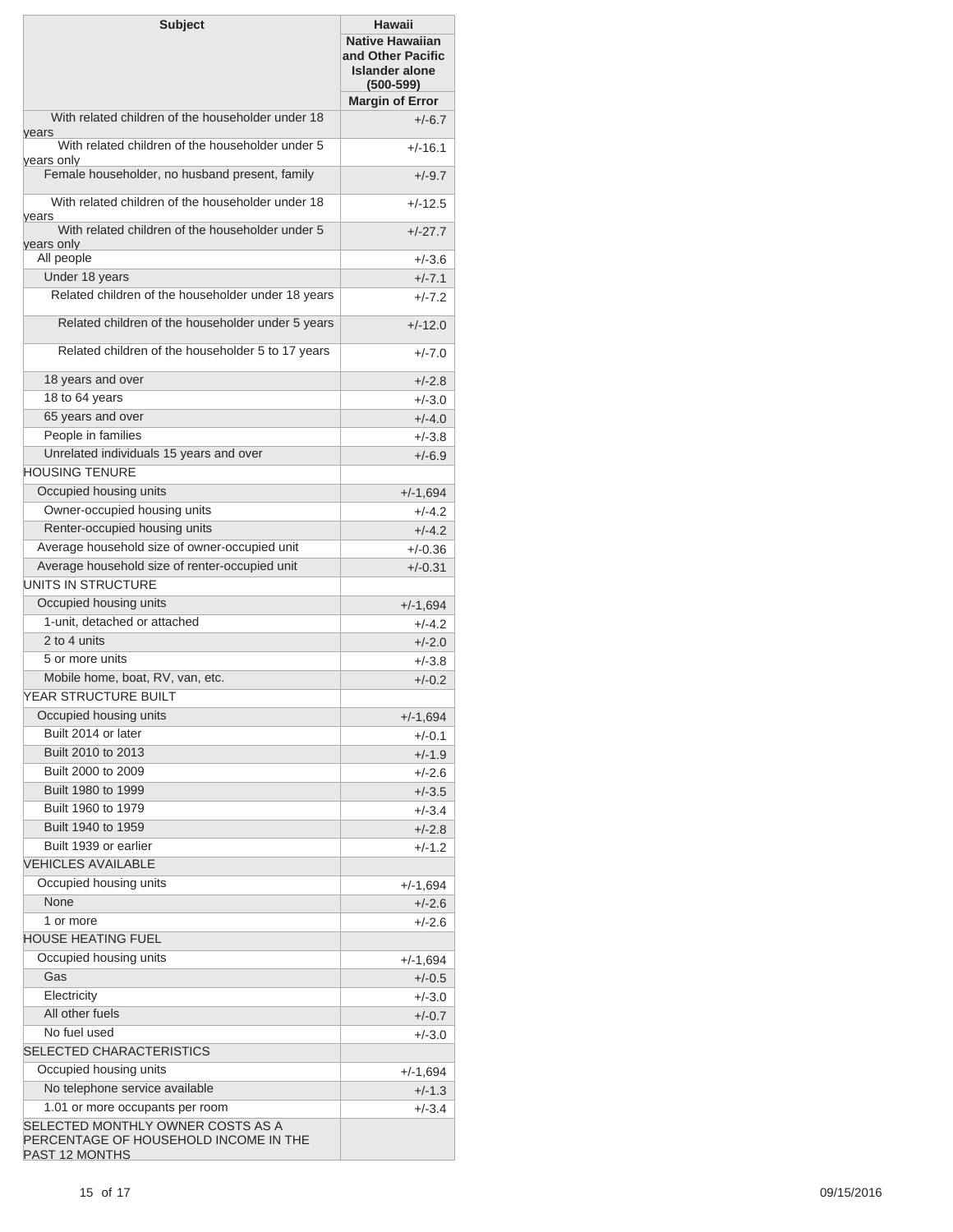| <b>Subject</b>                                                                        | Hawaii                                                                                |
|---------------------------------------------------------------------------------------|---------------------------------------------------------------------------------------|
|                                                                                       | <b>Native Hawaiian</b><br>and Other Pacific<br><b>Islander alone</b><br>$(500 - 599)$ |
|                                                                                       | <b>Margin of Error</b>                                                                |
| Housing units with a mortgage (excluding units where<br>SMOC cannot be computed)      | $+/-1,354$                                                                            |
| Less than 30 percent                                                                  | $+/-7.1$                                                                              |
| 30 percent or more                                                                    | $+/-7.1$                                                                              |
| <b>OWNER CHARACTERISTICS</b>                                                          |                                                                                       |
| Owner-occupied housing units                                                          | $+/-1,590$                                                                            |
| Median value (dollars)                                                                | $+/-48,250$                                                                           |
| Median selected monthly owner costs with a<br>mortgage (dollars)                      | $+/-139$                                                                              |
| Median selected monthly owner costs without a<br>mortgage (dollars)                   | $+/-57$                                                                               |
| GROSS RENT AS A PERCENTAGE OF HOUSEHOLD<br><b>INCOME IN THE PAST 12 MONTHS</b>        |                                                                                       |
| Occupied units paying rent (excluding units where<br><b>GRAPI</b> cannot be computed) | $+/-1,589$                                                                            |
| Less than 30 percent                                                                  | $+/-7.0$                                                                              |
| 30 percent or more                                                                    | $+/-7.0$                                                                              |
| <b>GROSS RENT</b>                                                                     |                                                                                       |
| Occupied units paying rent                                                            | $+/-1,601$                                                                            |
| Median gross rent (dollars)                                                           | $+/-111$                                                                              |
| <b>COMPUTERS AND INTERNET USE</b>                                                     |                                                                                       |
| Total households                                                                      | $+/-1,694$                                                                            |
| With a computer                                                                       | $+/-2.8$                                                                              |
| With a broadband Internet subscription                                                | $+/-3.6$                                                                              |

Data are based on a sample and are subject to sampling variability. The degree of uncertainty for an estimate arising from sampling variability is represented through the use of a margin of error. The value shown here is the 90 percent margin of error. The margin of error can be interpreted roughly as providing a 90 percent probability that the interval defined by the estimate minus the margin of error and the estimate plus the margin of error (the lower and upper confidence bounds) contains the true value. In addition to sampling variability, the ACS estimates are subject to nonsampling error (for a discussion of nonsampling variability, see Accuracy of the Data). The effect of nonsampling error is not represented in these tables.

Data for the households, families, occupied housing units, owner-occupied housing units, and renter-occupied housing units lines refer to the specified race, Hispanic or Latino, American Indian or Alaska Native, or ancestry of the householder shown in the table. Data in the "Total population" column are shown regardless of the race, Hispanic or Latino, American Indian or Alaska Native, or ancestry of the person.

Due to methodological changes to data collection that began in data year 2013, comparisons of language estimates from that point to estimates from 2013 forward should be made with caution. For more information, see: Language User Note.

The Census Bureau introduced a new set of disability questions in the 2008 ACS questionnaire. Accordingly, comparisons of disability data from 2008 or later with data from prior years are not recommended. For more information on these questions and their evaluation in the 2006 ACS Content Test, see the Evaluation Report Covering Disability.

Employment and unemployment estimates may vary from the official labor force data released by the Bureau of Labor Statistics because of differences in survey design and data collection. For guidance on differences in employment and unemployment estimates from different sources go to Labor Force Guidance.

Industry codes are 4-digit codes and are based on the North American Industry Classification System 2012. The Industry categories adhere to the guidelines issued in Clarification Memorandum No. 2, "NAICS Alternate Aggregation Structure for Use By U.S. Statistical Agencies," issued by the Office of Management and Budget.

Occupation codes are 4-digit codes and are based on Standard Occupational Classification 2010.

Logical coverage edits applying a rules-based assignment of Medicaid, Medicare and military health coverage were added as of 2009 -- please see http://www.census.gov/library/working-papers/2010/demo/coverage\_edits\_final.html for more details. The 2008 data table in American FactFinder does not incorporate these edits. Therefore, the estimates that appear in these tables are not comparable to the estimates in the 2009 and later tables. Select geographies of 2008 data comparable to the 2009 and later tables are available at http://www.census.gov/data/tables/time-series/acs/1 year-re-run-health-insurance.html. The health insurance coverage category names were modified in 2010. See http://www.census.gov/topics/health/health-insurance/about/glossary.html#par\_textimage\_18 for a list of the insurance type definitions.